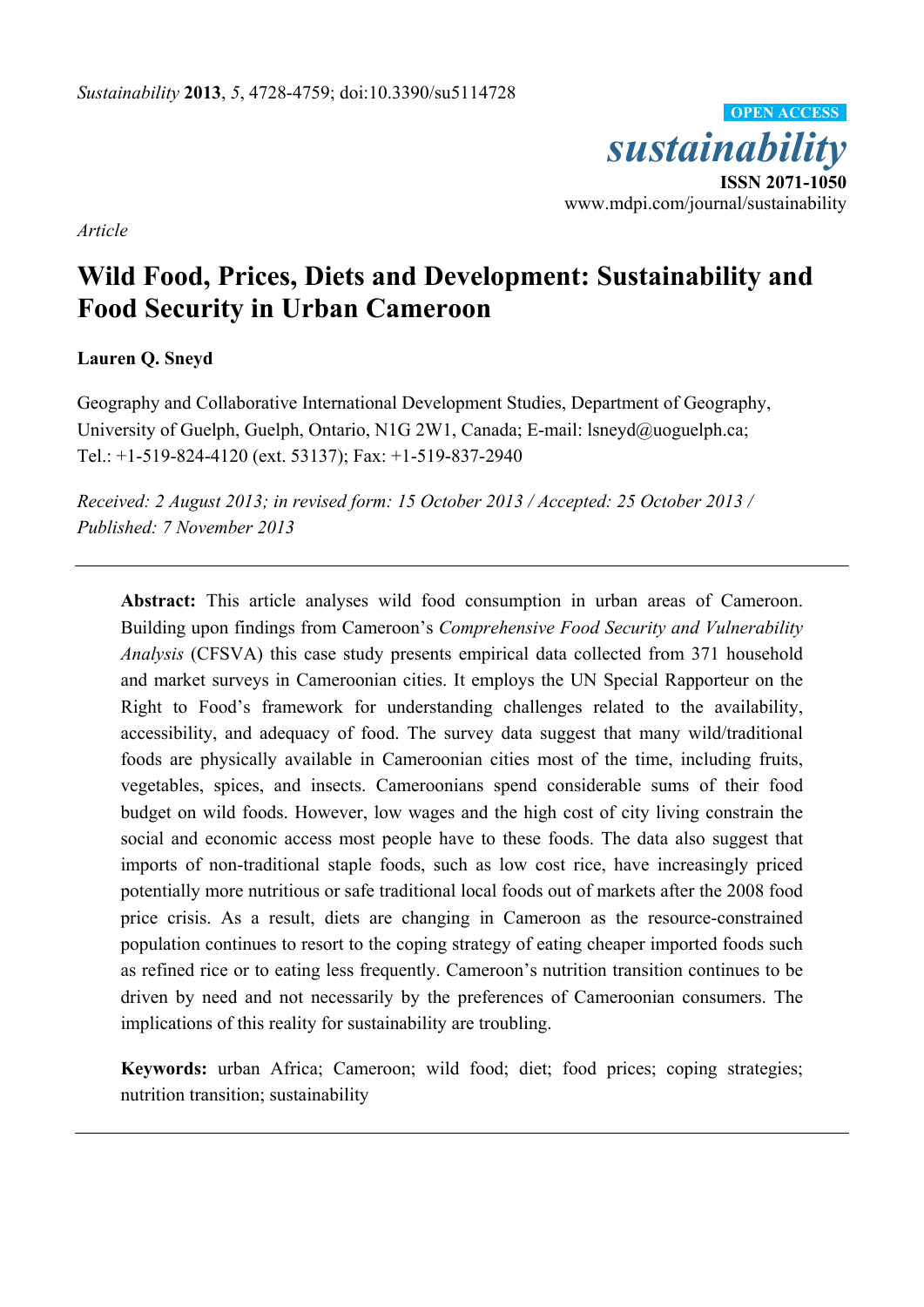## **1. Introduction**

To complement staples such as corn, wheat or rice, Cameroonians that live near forested areas typically collect wild plant roots and leaves, fruits and nuts from trees, and hunt wild animals, fish and insects [1,2]. Foods hunted and gathered from forests contribute to food security through providing people with calories, animal and plant proteins, and essential minerals and micronutrients—especially iron and iodine, and also vitamins A, the Bs, C, D and E. These are essential micronutrients that not only create a more secure and varied diet, but also help to combat the effects of "hidden" hunger or micronutrient deficiencies [3–5]. While the economic value of "hidden" harvests can vary, these foods make significant and consistent contributions to Cameroonian livelihoods [6–9]. Also "hidden" at present are the contributions wild edible species make to national food balances (import-export sheets): the principal guides used to inform policies on food aid, trade and the domestic and international declaration of food crises [10]. With the routine "underestimation of wild foods comes the danger of neglecting the provisioning ecosystems and supportive local knowledge systems that sustain these food chains" ([11], p. 2913). When policies in forested countries obscure or neglect the routine consumption of highly nutritious edible local plant and animal products gathered from surrounding environments, they perpetuate the "hidden" status of these foods [12–14].

Much of the food security literature describes wild food consumption as a coping mechanism or adaptive strategy for increased household security when times are bad [15–17]. This common narrative depicts the gathering and consumption of wild foods as a reliable option when social or economic access to food at the market has been compromised either by environmental or income shocks. This account of wild food seems more likely in rural areas where there is greater access to and reliance on the surrounding environment for gathering wild foods. Researchers have conducted numerous studies on wild food utilization in rural areas [18–20]. However, in urban Cameroon, wild foods make a significant contribution to diets and to dietary diversity. Cameroon's food system is not only comprised of domestic agricultural (cultivated) products (including cassava, maize and plantain) and imported foods (such as rice and wheat), but also hunted and gathered forest foods (such as green leafy vegetables, spices, fruits, insects and forest meats). The engagements of city dwellers with wild foods are worthy of serious scholarly and food security attention.

Subsequent to the global food crisis of 2008 these so-called hidden foods have increasingly become foods that are only accessible to the wealthy or to the masses on special occasions. Food price inflation in many cases pushed locally produced and available wild foods out of the reach of average citizens. Average consumers nonetheless consider it culturally appropriate and desirable to prepare and eat these foods on a more consistent basis. This is not surprising considering the extent to which these foods contribute to the routine cuisine ([13], p. 4) Since the crisis, average urban Cameroonians have had to turn away from local wild products they would prefer to eat out of necessity.

This shift is disturbing given the limited state of knowledge about food in urban Africa. Crush and Frayne state that "nowhere is there any systematic attempt to… understand the dimensions and determinants of urban food security" across the African continent ([21], p. 532). They and others have identified a dearth of research on urban food security in sub-Saharan Africa [21–23]. In this research deficient context, even less is known about the contributions wild foods continue to make to the food baskets of urban dwellers.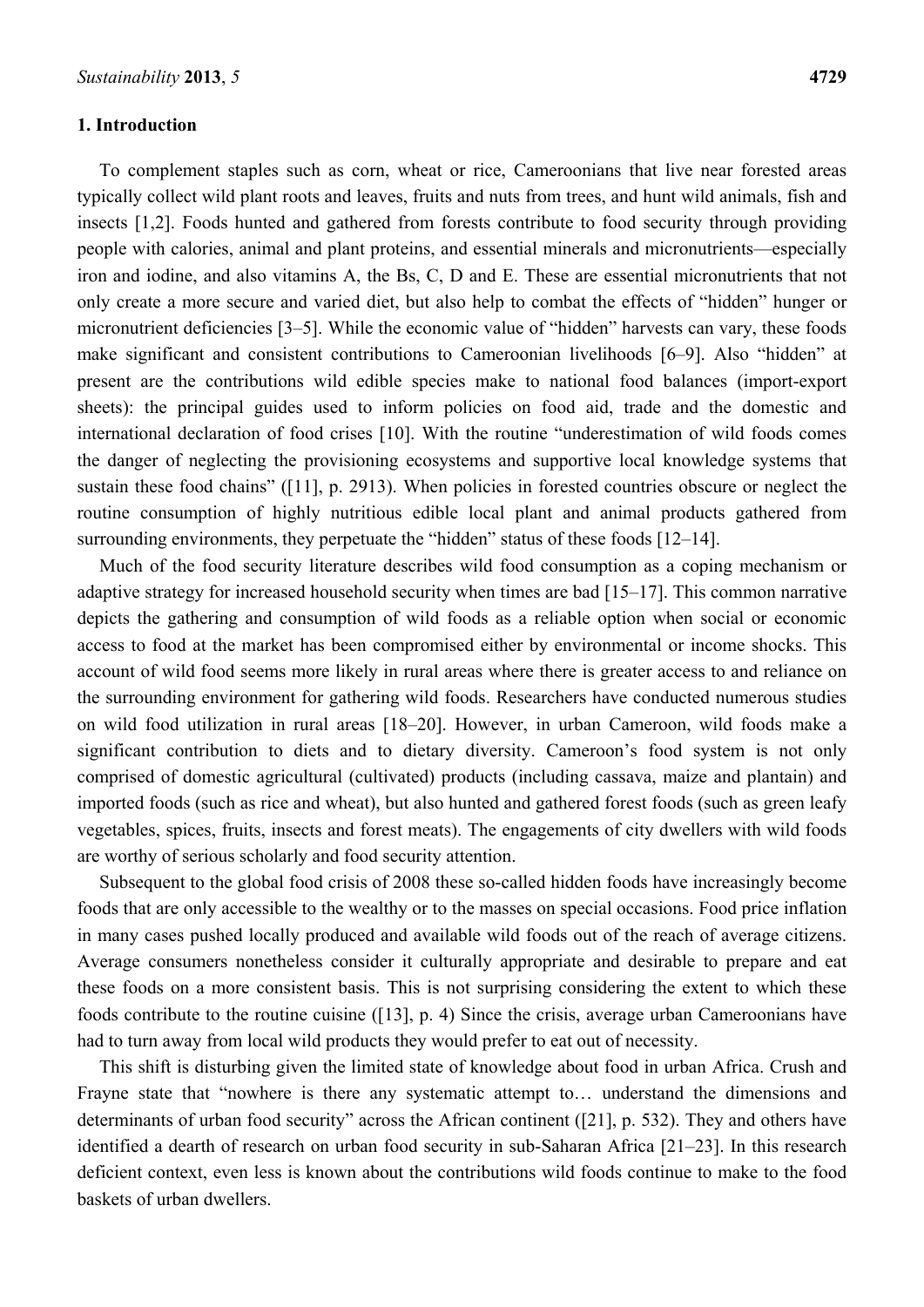To address calls for a more systematic analysis of urban food security in Africa this article is guided by a central research question: *what are the contributions of wild food products to food security in urban centers of Cameroon in the aftermath of the global food crisis?* To answer this question, the article draws upon the UN Special Rapporteur on the Right to Food's understanding that food security challenges require a multidimensional approach [24,25]. While the framework advanced by Olivier De Schutter is not uncontroversial, it provides a coherent entry point for the assessment of wild food contributions. This approach emphasizes the physical availability of wild foods; the social, economic and physical access people have to wild foods; and the nutrition, safety and cultural appropriateness or adequacy of these foods in Cameroonian cities. This exercise consequently employs De Schutter's analytical dimensions to further knowledge about a seriously under-studied food security challenge. It is a highly convenient approach *vis-à-vis* wild foods, despite the fact that it is still hotly contested [26].

De Schutter has emphasized the over-arching consideration of sustainability in his work on each dimension of food security, and this emphasis is especially germane to this study. While some wild foods are now cultivated in urban areas, their hunting or gathering can have positive or negative impacts on the sustainability of forests, leading to their degradation, or alternatively, to their sustainable management [27]. Moreover, in urban Cameroon, the availability, accessibility, and adequacy of food can be enabled and compromised in unusual ways. Take for example a health scare linked to frozen imported chicken in the mid-2000s. As chicken consumers fell ill, civil society advocacy groups launched campaigns to highlight the food safety issues involved in the freezing and thawing of this "new" source of relatively cheap protein [28]. Without a reliable cold storage chain, this attempt to make frozen chicken parts *available* and *accessible* for a good price in cities raised questions about the safety and *adequacy* of this "cheap" meat. De Schutter's approach enables the comprehensive treatment of similarly "unique" issues.

In light of the lack of research attention on urban Africa and on food security challenges in Central Africa, this article aims to contribute to nascent conversations on the linkages between wild foods and food security in cities in the Congo Basin. After the 2008 global food crisis the Comprehensive Food Security & Vulnerability Analysis (CFSVA) tool was drafted by the World Food Programme (WFP) to identify and assess food security situations in countries where the WFP is active. The CFSVA process generates a document that describes the food security status of various segments of a population across various parts of a country or region [29]. This article draws on the findings from Cameroon's CFSVA baseline study supplemented with interview and survey data gathered during fieldwork in Cameroon from 2010–2012 for a case study assessment of wild food consumption in Southern Cameroon. Through working with De Schutter's dimensions and applying them to the analysis of interview and survey data, it is clear that urbanites in Cameroon continue to rely upon wild foods, or at least continue to hope to rely on wild foods. Many spend more than 25 percent of their food budgets on wild products.

The next section reviews in more detail the literature underpinning the article's focus on wild food and food security. In the third section the country context and research methods are described. Section four presents the results and provides preliminary answers to the central question outlined above. Section five concludes the paper with a summary of key findings.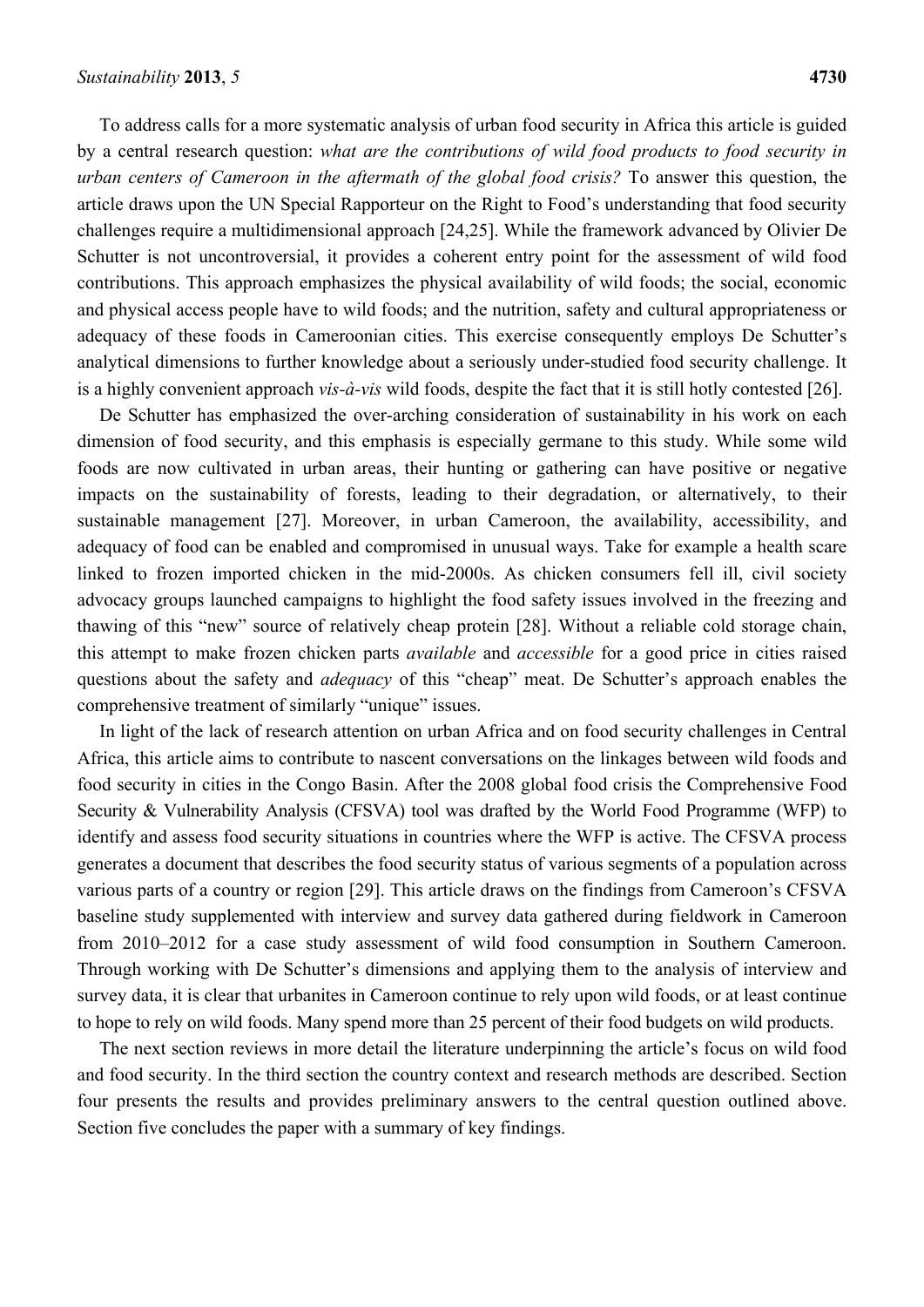#### **2. Literature, Concepts and Themes**

### *2.1. Getting Wild: The Continuum of Human-Plant Interaction*

Through a literature review, Carolan notes numerous "turns" in agro-food studies that he describes as being less about "a specific theoretical framework as it is around a general way of doing agro-food scholarship" ([30], p. 1). He engages with the notion of "wild" as being a part of the theoretical terrain of "wild" in food research and encourages researchers to "get wild" in the spirit of discovery ([30], p. 15). Thus, rather than engaging in doing things "that tame…the future of agro-food research appears to lie increasingly in multiplication and of creating more entanglements not less" ([30], p.2). He states "…humans…are, "co-journeying" with food and agriculture across multiple spatial scales and institutional settings" ([30], p.5). This journey is continually remaking agricultural and food relations through the engagement with the natural environment and human culture [31]. It is with this spirit that the article engages with the term "wild".

Wild is not a simple concept, it can "evoke a sense of individualism and a bourgeois ethic of freedom," and can imply something that needs to be tamed ([30], p. 5). Similarly, environmental historians and geographers have found that "wilderness is not necessarily a fixed and objective concept" ([32], p. 204). Rather it is one that is formed on the basis of individual perceptions, expectations and cultural values. The environments in which wilderness might be found have an "objective ecological reality, and usually one that largely excludes obvious human modification" [32,33]. What makes wilderness "wild" rests very much with the individual, and her or his emotions, values and experiences [31,34,35]. From this, a series of "wildernesses" can be identified. These "multiple perceptions of wilderness", that are peculiar to particular groups can be collected, organized and mapped ([32], p. 204). Just like there are many types of "wildernesses", there are many types of "wild". Thus wilderness and wild have both an ecological and a human perceptual meaning.

For paleoanthropologists, ethno-botanists, and ecologists, the accumulation of plant-based knowledge follows from repeated observation of the effects certain plants have on the formation of human culture [13,36,37]. The terms *wild*, *cultivated*, and *domesticated* actually represent points on a continuum of increasing interference with the natural ecosystem that defines the human-plant relationship. At one end of the continuum are the "entirely wild" which grow outside the man-disturbed habitat [38]. Thus the term *wild* often applies when a plant's habitat does not include secondary (human disturbed) habitats such as open areas, thickets, roadside, old fields, edges of fields *etc*. [39]. At the other end of the continuum is noticeable human intervention such as "selective harvesting, transplanting, and propagation by seed and graft" [13,39]. This explanatory framework has been around since the 1960s and "emphasizes the continuities between foragers' reliance on wild species for "food procurement" and agriculturalists' reliance on domesticated species for "food production" [13,38,40]. However, in tropical forest "even disturbed secondary rainforest might first appear to be pristine" [41,42]. Darrell Posey, for example, working with the *Kayapo* people of the Brazilian Amazon, has shown that certain "wild" plants along paths through "pristine" forest have been in fact planted by the *Kayapo* as a source of food, medicine and other resources. It was not until biologists began talking to local people, that they found they had been misled by their own definitions [43,44].

Foraging and farming across the world are "overlapping, interdependent, contemporaneous, coequal and complementary" [11,38]. Within these systems there are no easy distinctions between "wild" and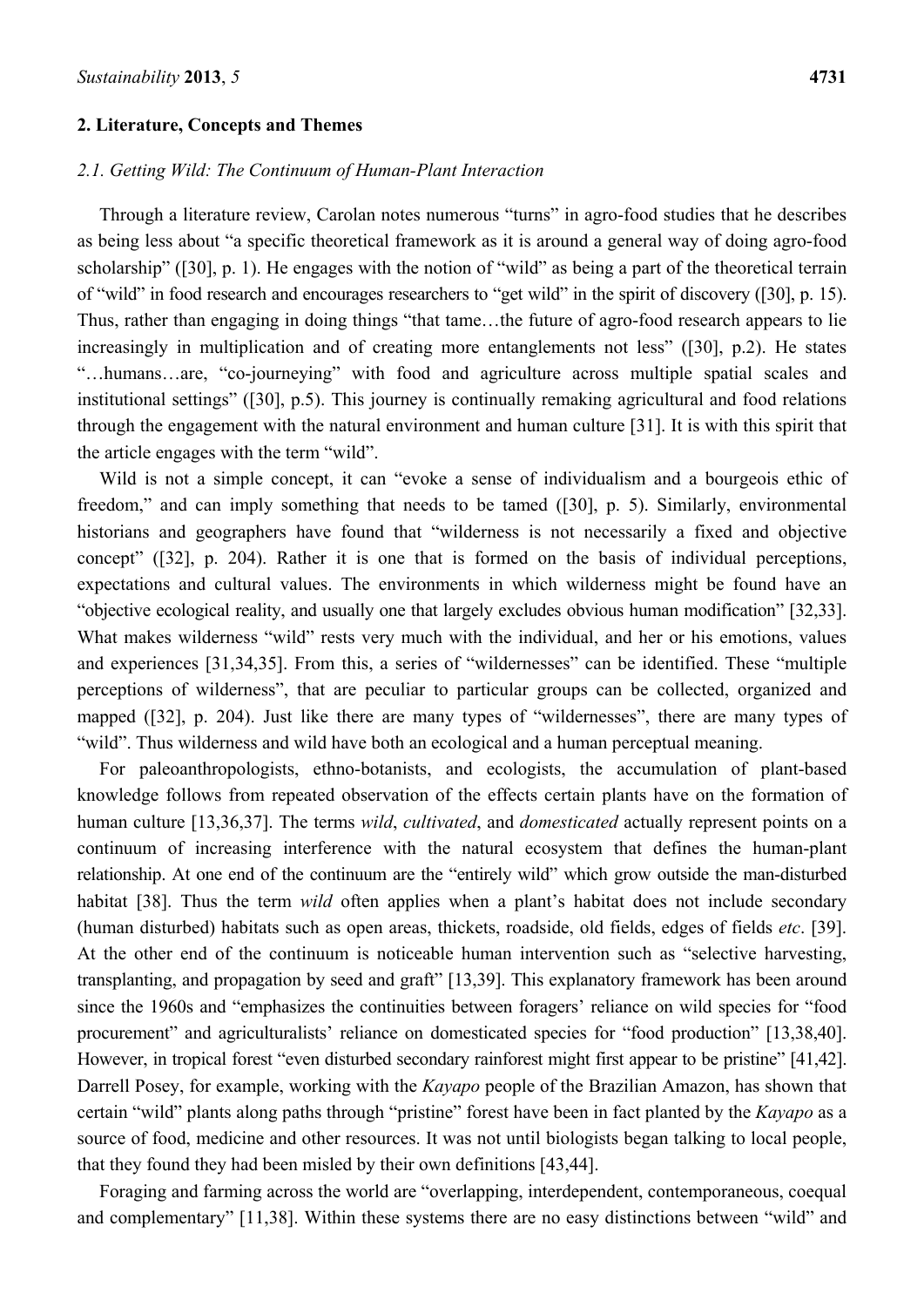"cultivated" foods. While food research and policy tends to consider these types separately, many local communities rarely make distinctions between foods from the forest or the field [5,45,46].

This complexity is the result of particular local knowledge that is then "encoded into norms, rules, institutions and stories, and this forms the basis for continued adaptive management" of food systems and environments over generations [11,46–48]. The continued availability of these plant foods depends on the maintenance of synergies between farming practices and wild biodiversity [49,50]. In turn, food agro-biodiversity is inextricably connected with cultural heritage [45,51,52]. To focus on food and culture, as well as food and dishes always "reflect the regional identity of people, ethnic groups and communities, and the use of wild food plants is an example that exemplifies local knowledge or traditional ecological knowledge" [5,20,53]. Ethnographic and empirical findings from the survey show that in southern Cameroon, these specific foods simply "come from the forest" or "come from the bush". Cultivated foods "come from the fields." Viewed in this way, it is the forest that provides the "wild foods" and these include edibles that are not only plants [54].

The role and value of forests to food security is grossly underestimated [1,9,55]. Some research suggests that forest-dependent people who live in or near forests tend to be politically weak and hold very little power in decision-making processes relating to the management of forests ([55], p. 1388). This is reinforced by forest-dependent people's geographic distance from urban centers where political alliances that might favor forest conservation tend to be formed and maintained [56]. The Food and Agriculture Organization (FAO) estimates that globally, over one billion people continue to rely on wild foods to meet their food needs [57]. Pimental *et al.* has found that "healthy forest ecosystems are essential to world food security because they (i) directly provide food to large numbers of people; (ii) produce products and employment that enable people to purchase food; (iii) [and] protect the environment [in ways] that help…the productivity of forestry and agriculture" ([1], p. 111).

In research on Cameroon the distinctions are further complicated by the concept of non-timber forest product (NTFP) or non-wood forest products (NWFP). NTFPs are "all biological materials other than timber, which are extracted from forests for human use" ([58], p. 161). This literature has tended to emphasize this definition, however this definition includes non-edibles. When NTFPs are mentioned in the literature on Cameroon, the focus is often on quantifying yields sold in local markets [59–63] and measuring their economic importance through focusing on rural employment and income [64–67]. Making the distinction between all materials and edibles is important for an urban food security study as urbanites are purchasing these foods for home consumption in markets. The past and current research lacks a critical element of the NTFP trade in Cameroon: their use by urban residents, the ways they feature in urban diets, and their contributions to food security in urban areas.

The global food crisis has sparked renewed attention to wild or "hidden" foods for food security [68–70]. These foods are being recognized for their contributions to dietary diversity and nutritional security [69,71]. It is encouraging to highlight international interest and renewed attention on biodiversity and the sustainable use of these significant crops across Africa [68,72–74]. It is well known that these forest foods make invaluable contributions to households' food security [11,12,14,45,75–77]. For example, turning back to the *CFSVA* for Cameroon the report describes higher levels of food security in the forested region of the country than in the Sudano-Sahelian north [78]. While this can also be attributed to changing weather and unrest in neighboring countries that border northern Cameroon, forested foods in the south help to compliment agricultural products and imported food. Similarly, findings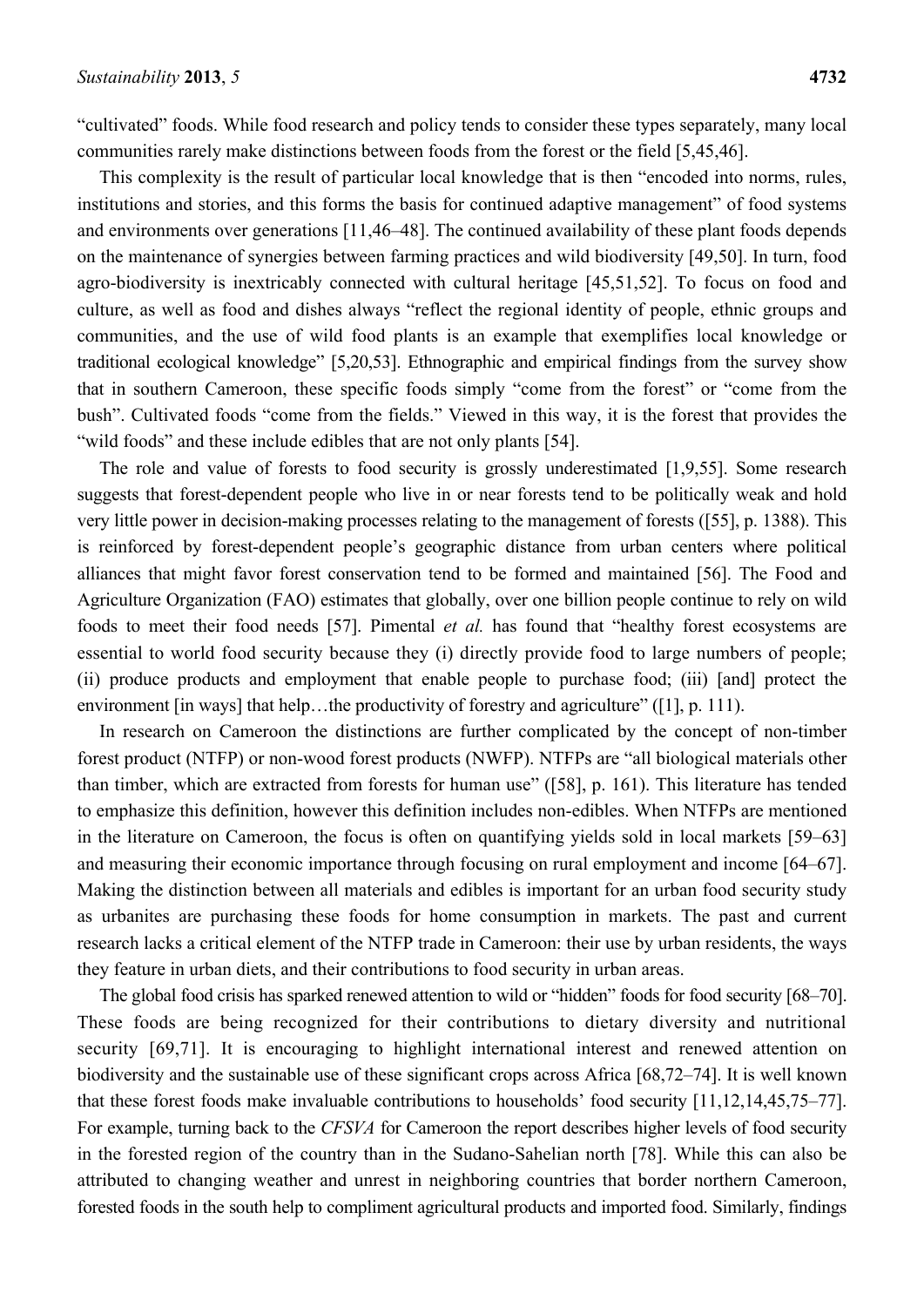from a study of the nutrient composition of "bush meals" from Cameroon's northern regions stress the fundamental role of wild food for nutrition and their sustainable use for increased food security [79].

## *2.2. Urbanization and the Availability, Accessibility and Adequacy of Wild Food*

Increased urbanization (as a result of rural to urban migration) across the African continent is an important factor that expands the size of local, urban wild food markets [21,80]. This movement and the ensuing food trade creates a new type of consumer who, unlike rural inhabitants, has to buy wild products rather than gather them [61]. Urban individuals (and households) are generally net food buyers who rely on their income for their food security, spend a large proportion of households' budgets on food, and have little access to other safety nets like agriculture or land to ensure food access in times of crisis [21,81,82]. Consequently, the buying and use of wild foods in this environment becomes more about food choices, personal preference and household budgets than the wild "famine foods" touted in the literature [68]. Globally, people purchasing food to meet their daily needs dominate the urban scene [21]. Poverty is no longer found only in rural areas but in urban areas as well. That being said, food insecurity is probably higher among the urban poor than among the rural poor and this was demonstrated during the food price crises in 2008 [15,16,25].

More specifically, Cameroon is considered a highly urbanized country by sub-Saharan standards. A recent 2010 estimate from the United Nations World Urbanization Prospects suggests that Cameroon's urban population is 58% of the total population [83]. Despite strategies aimed toward reducing rural poverty, urban poverty is somewhat ignored [21,81]. Further, economic growth in Cameroon is not on target and the country is not on target for meeting the Millennium Development Goals [84]. Urban poverty in Cameroon is best described as poor access to adequate infrastructure, a lack of social services and income poverty. In the literature on urban Africa, it is often explained that the high costs associated with "urban shelter, transport, health and education undermine the ability of the chronically poor to access sufficient food" ([21], p. 536). All things considered, Toye predicts that the economic impact on development will be "hardest for low-income urban households in developing countries that are net importers of food" ([85], p. 761). The literature on food in urban Africa highlights factors beyond actual production and *availability* of food by drawing attention to the social and economic *access* to food and the realities of balancing household budgets in a deteriorating urban environment [86].

The knock-on effects of the 2007/2008 food crisis "drew attention to the vulnerability of the world's poor, especially the urban poor" ([87], p. 350). The perception that food will always be available in cities was altered for many in 2008, when the food prices peaked and reached levels not seen since the 1970s [88]. The world's poor suffered the greatest blow as food prices rose to unattainable levels, rations decreased or disappeared, and frustrated people took to the streets in protest [89]. In particular, high global oil prices in 2008 sparked strikes and riots of taxi drivers in Douala and Yaoundé, Cameroon that halted the movement of food between cities [90]. Not only was food more expensive, it was more expensive to move it around the country. In these cities, the strikes are remembered as a time of low stocks in the markets and food shortages at home. The budget of low-income households is disproportionately skewed so that 50%–60% of household income is spent on food. However, the literature on food price shocks and volatile prices suggests that the food price crisis should not be seen as changes in people's income alone. Volatile food prices are a common feature of low to middle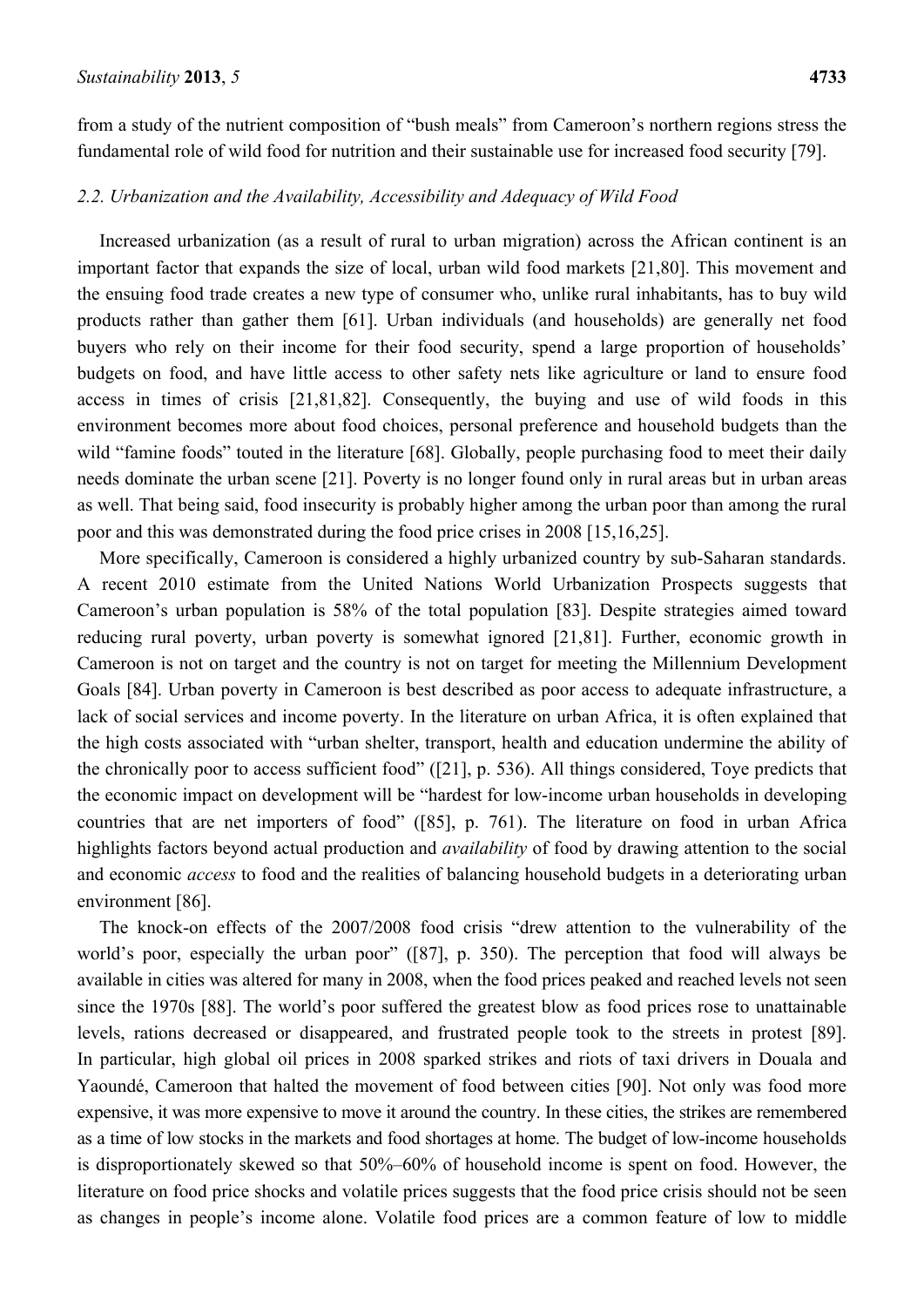income economies where local markets are not regulated to protect the poor [91]. Food prices remained volatile over the subsequent years and remained above 2009 prices. For example, the *CFSVA*  for Cameroon notes that food prices have remained higher than before the price crisis of 2008 [78]*.* Compared with the last five-year average, prices for "maize and cassava increased by 18%, rice by 33% and plantain by 39%" ([78], p. 7). Governmental measures adopted after the food price crisis and subsequent food riots in major urban areas, "managed to bring food inflation down to an estimated 1.2% in 2010" ([78], p. 7). While these measures assist with accessing staple foods, prices for local vegetables and wild foods remained high. The literature on food crises features the intersections of the availability of food and accessibility of that food. While it is assumed that food will always be *available* in cities, the food riots made it clear that food will not always be *accessible*.

The food price spikes of 2007–2008 and 2010–2011 have had far reaching effects on urban residents generally and especially on food choices within households in urban areas. Evidence from Swan *et al.* suggest that vulnerability to high food prices is likely to be associated with the type of staple food consumed, the ability to substitute cheaper foods, trends in income and the degree to which households rely on the market for food [92]. When food prices increased in 2008, Swan *et al.* learned from the Central African Republic, that households adopted damaging coping strategies. People in their study were reported purchasing less expensive foods with limited nutritional value, eating less preferred foods and reducing the diversity of their diets. Their findings suggest that food price shocks increase the risk of micronutrient deficiencies ([92], p. 111). Many urban poor people have little room to maneuver as coping mechanisms decrease food security. When food prices rise, households can: buy less food; buy lower quality food; reduce portion sizes; reduce meal frequency and buy less variety of food. These coping strategies affect nutrition and health. Generally, these strategies involve a shift in diets from sorghum, millet, maize and root crops to rice and wheat which are often highly processed, imported, subsidized and available cheaply [22]. Cereals such as rice, wheat and maize are the basis of the urban diet and because they are internationally traded they can leave the urban poor even more exposed to global price fluctuations [93]. A dietary transition most often occurs in cities where these "cheap" foods are most accessible and where high food prices exclude the poor from accessing healthier food options or traditional foods. The term "nutrition transition" was coined to describe the process that happened many decades ago in developed countries but is now occurring in developing countries [94]. It marks a shift in diet from simple staples high in fiber to a greater intake of saturated fats, sugar and refined foods [95–97]. The transition accelerates the incidence of dietrelated non-communicable diseases [98].

As global food prices rise, this transition is more pronounced. In their 2007 study, Sharma *et al.* found that food composition data for Cameroon are severely limited [98]. Their study provided, "for the first time, the calculated nutritional composition of composite dishes commonly consumed in the urban and rural areas of the Central Province of Cameroon" ([98], p. 476). Their findings suggest that rural Cameroonians eat a more diverse diet and engage in more physical activity than their urban counterparts. The "rural diet is more or less based on the traditional staple foods, while the urban subjects incorporate more modern foods into their diet" ([98], p. 153) These include pasta and rice and *beignets* or deep fried balls of sweet dough made with wheat or cassava. The goal of these studies was to use these findings for "nutrition interventions aimed at modifying commonly consumed composite dishes to improve dietary intake" as nutritionists in Cameroon are noting alarming rates of obesity,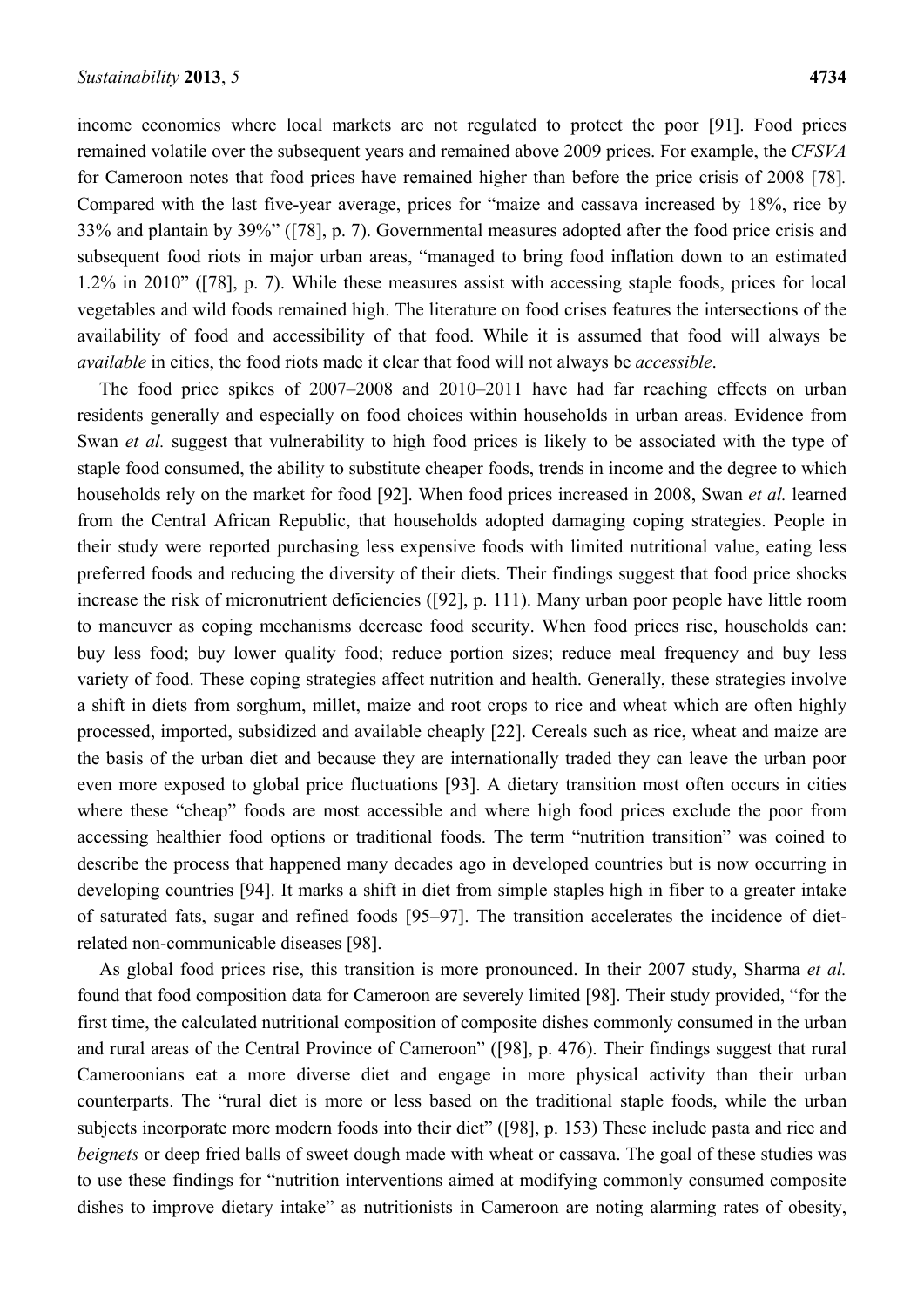diabetes and other diet related conditions [98–100]. Findings such as these are important because they demonstrate at the micro-scale of bodies the ways that the broader political economy impacts food choices, households' food security and ultimately public nutrition and health. The literature on coping strategies and nutrition transition relies on such dimensions as *accessibility* and *adequacy*. When the conditions are enabled that make food less accessible the adequacy of diets is compromised leaving households vulnerable to future dietary and health shocks [100].What we can take from this body of literature is that "food security strategies of the urban poor, and how these are thwarted or enabled" are crucial for studies on urban food security ([21], p. 528). By using the three dimensions of food security outlined by De Schutter particular aspects of the literature stand out and drive this analysis forward. In light of neglected consideration of nutrient-rich foods in an urban environment and with this brief history and review in mind the methodology and results follow.

#### **3. Methodology**

Cameroon is an excellent territory for a case study of foods from the forest. Located in the equatorial and tropical regions of the Gulf Of Guinea, the South and East regions of Cameroon are located in the humid forest zone (HFZ) of the Congo Basin, and the Southwest region of Cameroon has been labeled a biodiversity hotspot [101,102]. However, some researchers have claimed that information on food provisioning systems in cities in Cameroon is "sparse and often too incidental for the purpose of advanced research", an analysis of this "system needs to be built from the local level" [103,104]. Therefore, this case study draws on empirical evidence the author collected during four separate research trips to Cameroon from July 2010 to December 2012. This study builds on the findings from Cameroon's CFSVA and the 2011 baseline survey of 6300 households from Cameroon's ten regions. From this CFSVA study, households responded to a questionnaire about their food intake, their sources of income, livelihoods and expenses, assets and various practices associated with strategies for survival [105]. The findings from urban areas suggest that urban dwellers experience a greater level of food security than their rural counterparts. However their situation is greatly impacted by rising food prices, as urban residents have to purchase the food they consume. The survey also argues that in the capital city and regional capitals food insecurity is almost non-existent [105]. Building on these findings, the present case study documents urban food security through focusing on wild food consumption in three cities in Cameroon: Buea, Limbe and Yaoundé to highlight the voices and experiences of the people in these cities. All three cities are located in the HFZ in Cameroon's Center and Southwest regions. These cities were chosen for in-depth qualitative research based on their locations within this zone where "foods from the forest" are primarily gathered and consumed. Etkin contends that diet surveys tend to ignore "wild plants" compared to dietary "staples". This is attributed to a "lack of understanding regarding which plants should be included in the "wild" category and the extent to which they contribute to routine cuisine"([13], pp. 4–5). But wherever the "consumption of wild foods has been accurately accessed, they emerge as regular and important elements of diet" [13,20,106–108]). When taken into consideration more nuance of the food security situation in these cities can be described and assessed through the inclusion of these "hidden" foods.

The research design focuses on the sellers and buyers of wild food products in urban areas. The maps below identify the markets and sites this study concentrates on in each location. Within each city, markets were randomly selected based on criteria such as size, location, days of operation and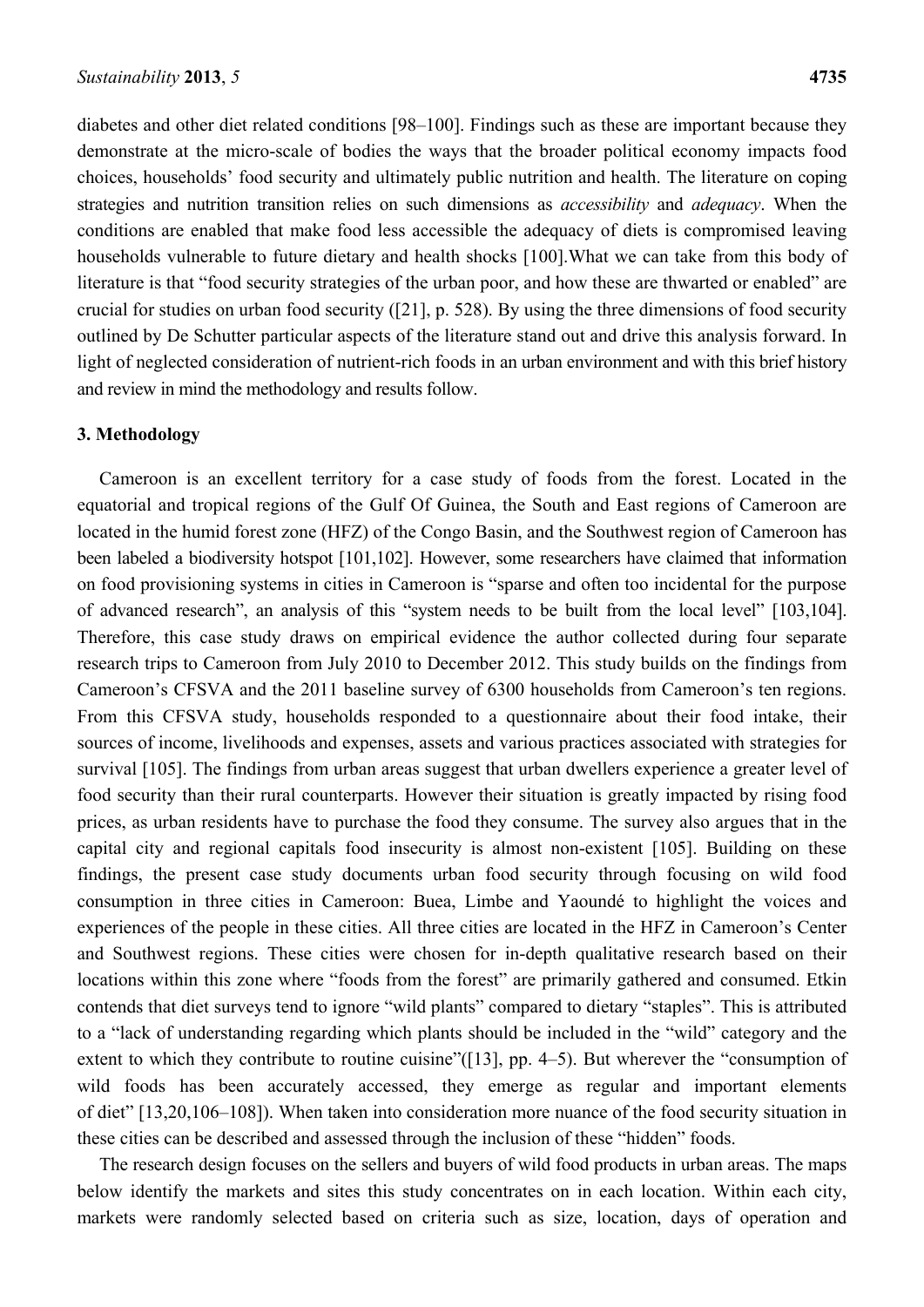identification of wild food sellers. Geographic Information Systems (GIS) points were collected to map the locations of the markets in each city. The first map (Figure 1) charts the locations of eight markets and four restaurants in Yaoundé where wild foods are bought and sold. The second map (Figure 2) identifies nine markets around Buea and Limbe where wild foods are bought and sold. Subsequently, these sites and the circles on each map indicate the proximity of households to markets that sell forest foods. While these points are not exhaustive, they mark the sites this study concentrates on.



**Figure 1.** Map of households and markets, Yaoundé.

**Figure 2.** Map of households and markets Limbe and Buea.

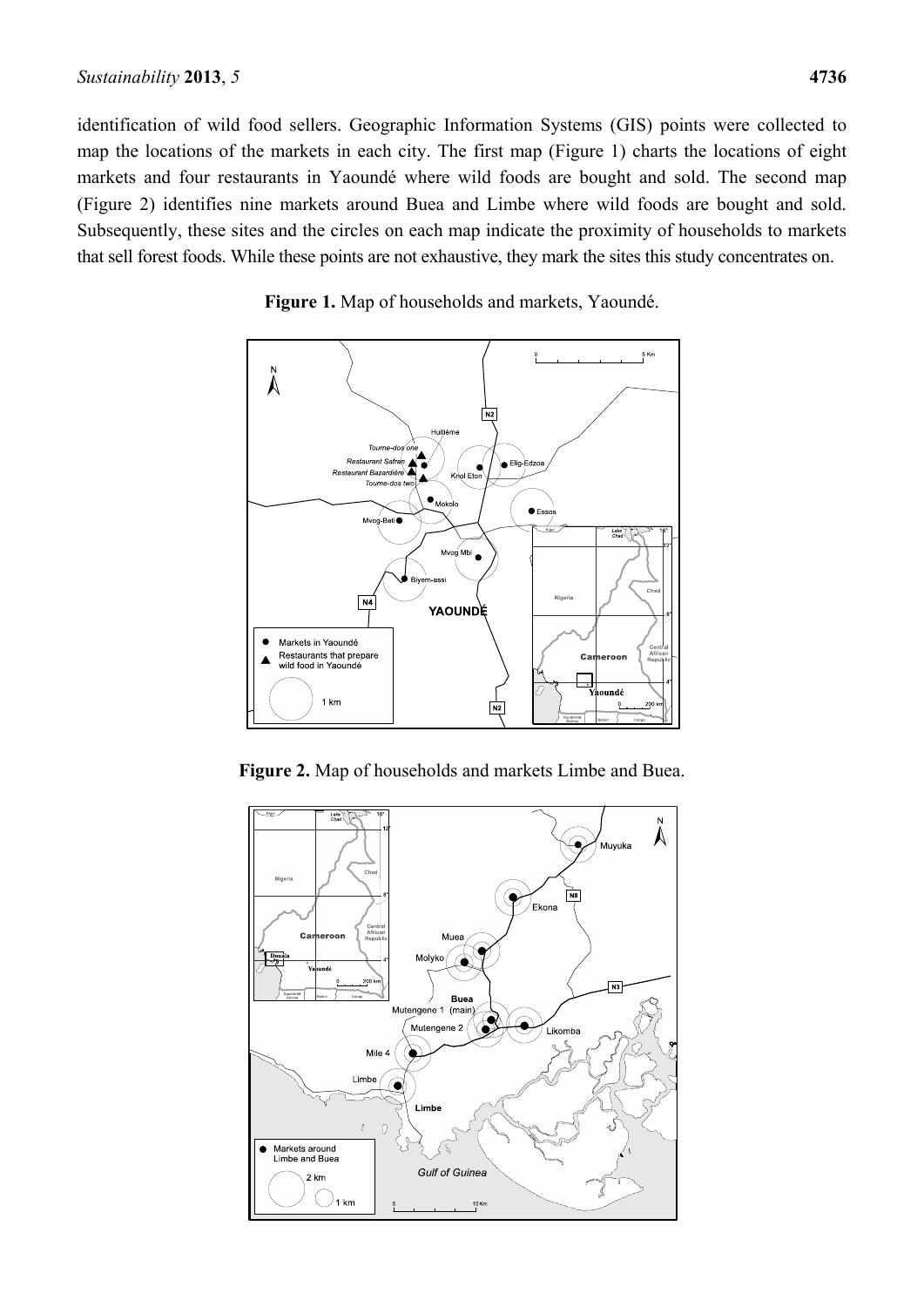Using these maps, data was collected *via* participant observation and semi-structured interview surveys in English and French in both markets and households [41,109–114]. The surveys were conducted in both the wet and dry seasons. The author relied on the capabilities of research assistants who were competent in either English or Cameroonian Pidgin (for interviews in Buea and Limbe) or French (for interviews in Yaoundé the capital). Individuals were randomly selected in the market and asked to participate in the study. These included food traders in the market and customers looking to fulfill their food needs. Randomly selecting participants ensured diversity in the sample and allowed for an analysis of the particularities of urban sub-Saharan Africa food markets.

The households that were interviewed typically do their food shopping in the markets falling within a one to two kilometer radius from their home. Reasons given for choosing certain markets were: diversity of products, proximity to their home and price. Some markets have a reputation for particular food products and in all cities individuals commonly frequent more than one market to locate certain products. One woman in Yaoundé mentioned: "*Huitieme* for tomato and green condiments, garlic, *Mokolo* for big items and *Mvog-Ada* for meat, smoked fish, plantain and fruits." Designing the research in this way allowed for ethnographic insights into urban food markets, and also food purchasing patterns and trends of households [115,116].

The survey was field tested in each city for reliability. The interviews were guided mostly by open-ended questions, including: where do you do your food shopping? What percentage of your monthly income do you spend on food? What do you do when you don't have enough food, and don't have enough money to buy food? What foods do you need to feel food secure? During these field tests the survey became participatory as additional questions were added or omitted based on preliminary responses and input from participants [117–119]. The questions deemed most sensitive were related directly to income and also to foods that were considered "rich" food or "poor" food. Questions about income were reduced to focus specifically on the portion of the household budget related to food. Framed in this way, participants were comfortable sharing portions of budgets without worry that a "tax man would come by." In Yaoundé 106 food traders and 127 households and in Buea and Limbe 64 food traders and 70 households participated. In total, this study is based on interview survey data from 197 households, 170 food traders and four women who run open-air restaurants: 371 participants in total. When factoring in dependents and household size, the survey includes 2,111 individuals. Participant observation in the food markets and also shopping and cooking with some households also inform the study.

Special attention was given to the types of wild foods consumed, if any, and the impact of food prices on households' budgets. Data was stratified by gender (male and female headed households) and income level (low, middle, and high). Qualitative measurements of food security include indirect indicators (e.g., asset ownership, social support networks, household size, and immediate circumstances), food coping strategies (e.g., household attempts to deal with times of insecurity through dietary changes, rationing consumption, establishing credit, drawing on social networks, *etc.*) and perceptions of acceptability (e.g., symbolic role of food and cultural appropriateness within the household) [120]. Table 1 characterizes the data by age, gender and reported class based on employment, income, and assets The data predominately represents middle class (64.6%) females (85.5%) between the ages of 20–40 (53.7%).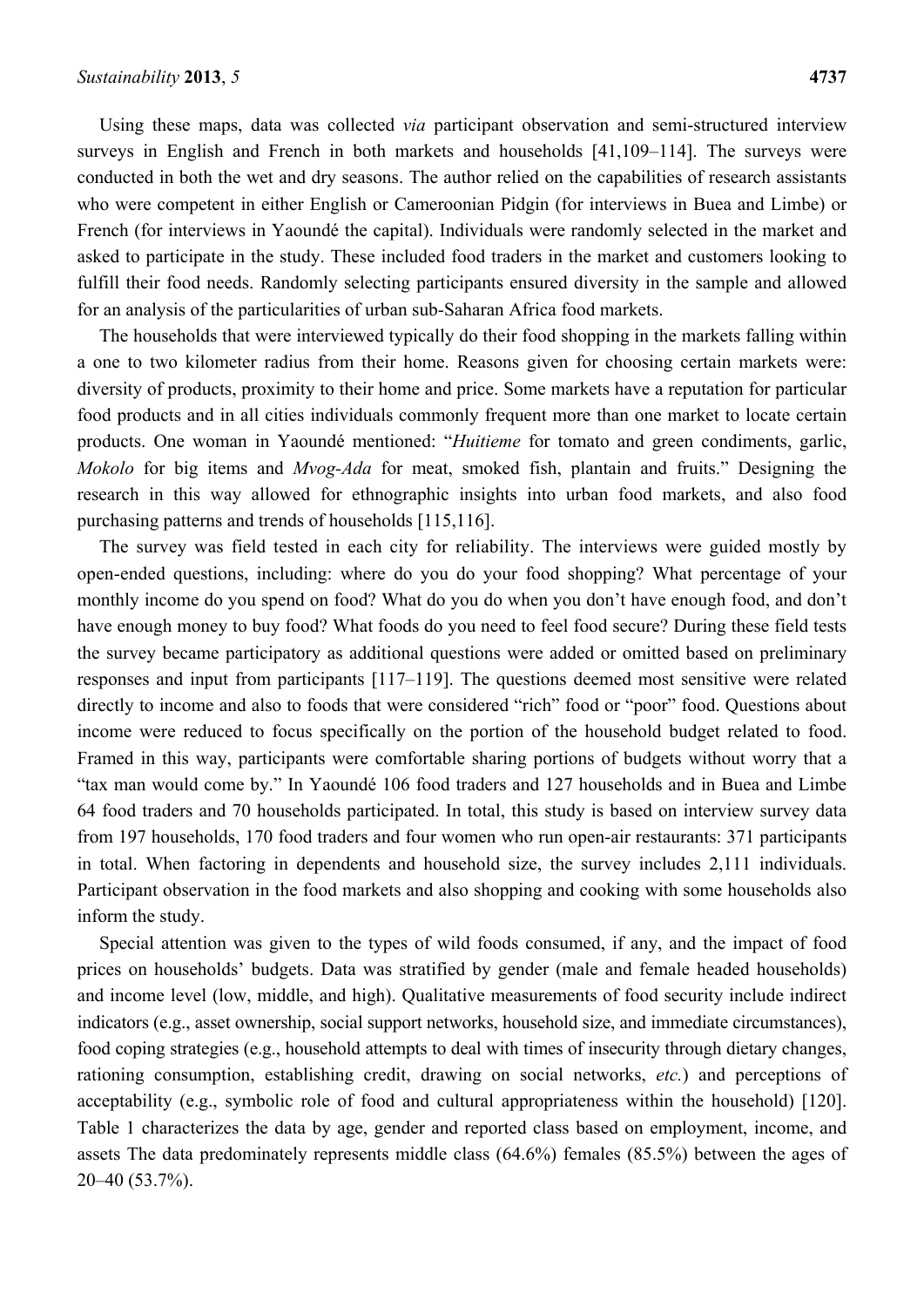| <b>Interviews</b><br>$(n = 367)$ | <b>Total</b><br># | $\frac{0}{0}$ | <b>Interviews</b><br>$(n = 371)$ | <b>Total</b><br># | $\frac{6}{6}$ | <b>Households</b><br>$(n = 197)$ | Total<br># | $\frac{0}{0}$ |
|----------------------------------|-------------------|---------------|----------------------------------|-------------------|---------------|----------------------------------|------------|---------------|
| Age < 20                         |                   | 0.8           | Male                             | 54                | 14.5          | Poor                             | 44         | 22.6          |
| Age $20-40$                      | 197               | 53.7          | Female                           | 317               | 85.5          | Middle                           | 126        | 64.6          |
| $Age\,40+$                       | 135               | 36.8          |                                  |                   |               | Rich                             | 16         | 8.2           |
| No answer                        | 32                | 87            |                                  |                   |               | No answer                        | 9          | 4.6           |

**Table 1.** Characterization of survey data by age, gender, class.

A gender imbalance exists between men and women as regards the selling of food, food provisioning and cooking in households in the Congo Basin. This includes buying and cooking food, getting water from a public source in the city and also obtaining fuel (wood, gas, sawdust) to prepare food. From the survey, it was learned that women cook foods with their daughters, and sometimes sons, but their husbands do not assist in food preparation unless the wife is out of town or sick. Cooking at home is the predominant way of feeding the household as it is considered expensive to eat out. The households surveyed rely on domestic, public or community, together with stream and river sources for cooking and drinking water. Fuel sources for cooking range from firewood, gas, sawdust, coal and charcoal and while the cost of these items are factored separately into food budgets and because of the expense they are used frugally for cooking.

Survey data, transcripts and field notes from interviews and discussions were read and coded for emerging themes related to wild food consumption and relative levels of food security within and between households at different income levels. There was a particular focus on the perceived acceptability of these foods for meeting household needs. It uses textual and illustrative means to explain reasons for varying circumstances and experiences of engaging with wild food products. The author makes no claim from this case study that data are representative of the wider populations of these cities or quantitative rates of food insecurity in these cities. Instead, the data represents a snapshot into the lived and daily realities of food provisioning for residents of Yaoundé, Limbe and Buea.

## **4. Results**

The results in this section seek to answer the central research outlined above in the introduction and speak to De Schutter's [24] three dimensions of food security: availability, accessibility and adequacy.

#### *4.1. Availability*

Data collected for this study show that 66 wild foods were named and available in city markets in southern Cameroon (identified in Figures 1 and 2) the most frequently named include: bush mango (*Irvingia* spp.), *njansang* (*Ricinodendron heudoletii*), *Rondelle* (*Scorodophloeus zenkeri Olom*) *Cola acuminata*; *Cola pachycarpa K.*; *Cola nitida* (bitter kola, monkey kola, red kola), African cherry (*Prunus Africana*), country onion (*Afrostyrax kamerunensis/Afrostyrax lepidophyllus*), alligator pepper (*Afromomum melegueta*), *safou* or bush plums (*Dacryodes edulis*), egusi melons (*Cucumeropsis edulis*) honey, leafy vegetables such as eru or okok (*Gnetum africanum*), and several species of bushmeat, mushrooms, termites, forest snails, and caterpillars (see Table 2 for a list of the most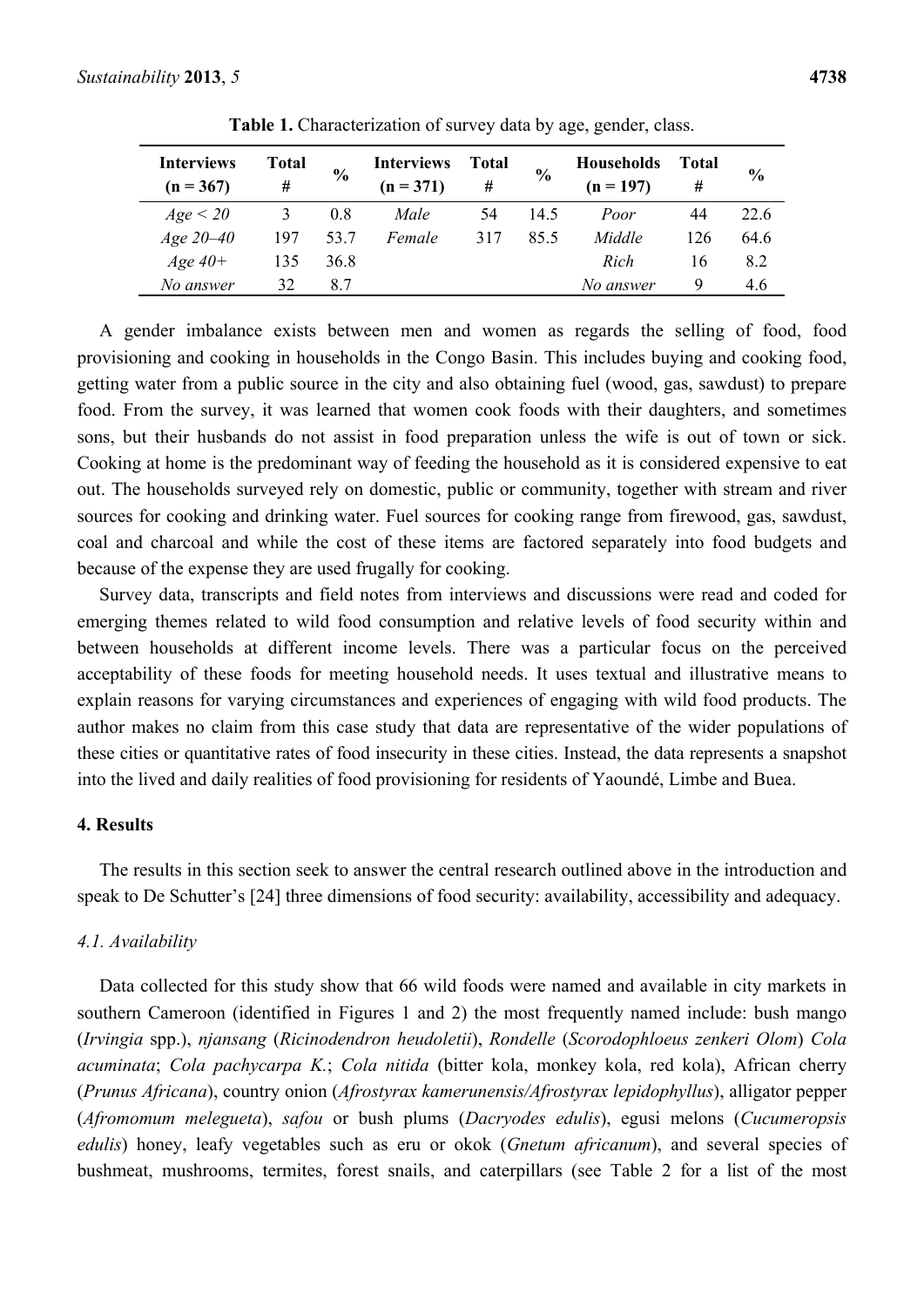commonly identified foods). These foods can be categorized as spices, condiments, proteins, aphrodisiacs, medicines, and vegetables.

In terms of availability, wild foods do not fit into De Schutter's standard agricultural model. These foods do not necessarily require access to agricultural seeds, technological inputs, fertilizers or pesticides. The supply-side of wild food hinges on a different set of factors and production knowledge that influences availability such as seasonality, weather, harvesting or gathering and most importantly access to the forest. The climate in Cameroon's forested southern region is described as "four seasons equatorial" [121]. This includes a clearly defined major dry season (December–May), followed by a short rainy season (May–June). The short dry season lasts from July–October followed by a high rainfall wet season (October–November) [122]. What are noteworthy about the availability of wild food products are the seasonality of particular foods and the identification of peak periods of abundance and also scarcity. For example, due to seasonality, there are times when markets are full of *safou*. In June and July the deep purple fruit with avocado-colored insides are available by the piles in urban markets. In addition to being sold raw for home consumption, plums are also prepared on the roadside, by women fanning small fires, roasting the plum for a quick snack or meal on the go. *Safou* plums often replace maize roasted roadside as the seasons change.

| <b>Wild food</b>            | Peak periods of abundance | <b>Use and Preparation</b>                       |  |
|-----------------------------|---------------------------|--------------------------------------------------|--|
| Eru/okok (Gnetum            | All year, but more in the | Sliced thinly and cooked in a stew with          |  |
| africanum)                  | rainy season              | waterleaf, cow skin, dried fish and crayfish     |  |
|                             |                           | and palm oil and eaten with cassava fufu         |  |
| Bush mango (Irvingia spp.)  | July and August and       | Fruit is popular for children; stone is dried    |  |
|                             | September and October     | and ground down and used as a soup thickener     |  |
| African plums, safou        | April-October             | Fruit is boiled or roasted before it is consumed |  |
| (Dacryodes edulis)          |                           |                                                  |  |
| Kola (Cola acuminata; Cola  | August-September          | Chewed when drinking palm wine; stimulant        |  |
| pachycarpa K.; Cola nitida) |                           |                                                  |  |
| Njansang                    | May-September             | Dried and prepared in a soup; can be substituted |  |
| (Ricinodendron heudoletii)  |                           | for groundnut in soups and stews                 |  |
| Bush onion or country onion | July-August               | Used in soups and stews as a condiment or        |  |
| (Afrostyrax kamerunensis/   |                           | spice, especially in <i>ekwang</i> .             |  |
| Afrostyrax lepidophyllus)   |                           |                                                  |  |
| Mbongo                      | May-September             | Roasted until charred then ground and            |  |
| (Aframomum citratum)        |                           | mixed with other spices usually for a fish       |  |
|                             |                           | soup (mbongo tchobi)                             |  |
| Rondelle (Scorodophloeus    | All year                  | Seeds and bark from the tree are eaten after     |  |
| zenkeri Olom)               |                           | simple drying. Pulped or ground, they have a     |  |
|                             |                           | flavor similar to garlic and are used as a spice |  |
|                             |                           | in cooking                                       |  |
| Alegata pepper              | n/a                       | Used in soups and stews and holds cultural       |  |
| (Afromomum melegueta)       |                           | significance to ward off evil spirits            |  |

**Table 2.** Wild foods most commonly identified and available in Cameroonian cities, peak periods of abundance, and uses.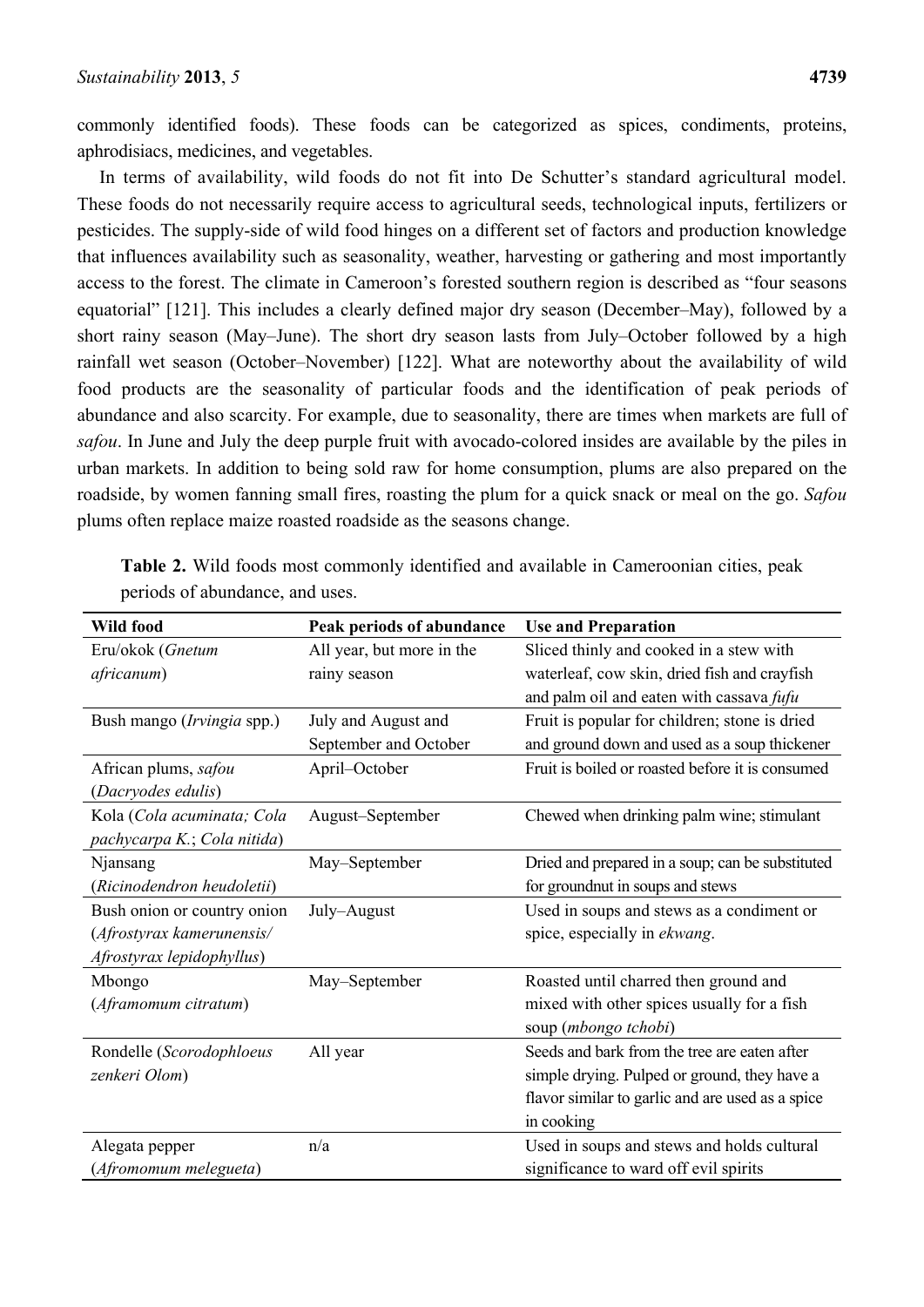| Wild food                          | Peak periods of abundance | <b>Use and Preparation</b>                   |  |
|------------------------------------|---------------------------|----------------------------------------------|--|
| Pebe (Monodora myristica           | n/a                       | Seeds from the tree are dried and sold whole |  |
| (Graertm.)                         |                           | or ground to be used in stews, soups, cakes  |  |
| Dunal African nutmeg               |                           | and desserts                                 |  |
| Quatre cote                        | n/a                       | Spice for stews                              |  |
| (Tetrapleura tetraptera)           |                           |                                              |  |
| Caterpillars                       | June-July                 | Roasted and or dried for soups and stews     |  |
| (Rhynchophorus phoenicis)          |                           |                                              |  |
| Termites                           | March-September           | Protein, dried and roasted                   |  |
| Mushrooms (several species)        | Rainy season              | Protein, prepared in a stew                  |  |
| Forest snails                      | Rainy Season              | Protein, prepared in stews and also boiled   |  |
| (several species)                  |                           | and roasted                                  |  |
| Honey                              | All year                  | Medicine, food, gift                         |  |
| Bushmeat (various,                 | All year                  | Protein, prepared from fresh, roasted or     |  |
| including antelope, snake,         |                           | dried to be used in stews                    |  |
| cane rat ( <i>Thryonomys</i> ) and |                           |                                              |  |
| pangolin (Manis tricuspis)         |                           |                                              |  |

**Table 2.** *Cont.* 

When there is scarcity, food traders or *buyam-sellams* (in Cameroonian Pidgin) named various reasons for low stocks of wild food in the market. Some traders say: "It depends on the season. There are periods when there is little harvest from the forest. There could [also] be shortages because of the weather or a rise in prices." Urban residents say the forest is too far away now so they do not go there as much as in the past to find food for their households and for sale. These same residents also suggest that the farm is more reliable than the forest for food harvests because the forest is changing. Other traders herald, "sometime the *buyam-sellam* don't find the products in the forest and if they do the Forest and Fauna officers [can] stop or arrest the *buyam-sellam* on the road." Interestingly, some traders mention that, "at times I hear that some people hide food to cause scarcity but this is difficult for perishable foods." These *buyam-sellams* highlight the difficulties in maintaining a reliable stock for the urban demand for forested foods.

Due to large scale logging, the growth in cities, decaying roads and voracious officers from MINFOF (*Ministère des Forêts et de la Faune*) or the police, many wild food traders are finding it less profitable to travel to the forest to gather food for the cities. This impacts the availability of these products. I often heard complaints from traders that their biggest problems finding food for the market are because of threats of seizure of products by officers or the bothersome possibility of paying bribes to ensure the food arrives at the market. The possibility of a shake down is most often an opportunity for corrupt officers to "chop" the earnings of gatherers and wholesalers, and not necessarily related to the traders going against a law. Efforts by the government to halt corruption are underway and may trickle down to roadside police.

The most notable wild foods found in urban markets are the spices (see Figure 3). Cameroonian cuisine combines the different regional staples (such as rice, yams, cocoyams, plantains, potatoes, cassava, maize and millet) with vegetables, fruits, and animal and fish products into a soup or stew. The staples are usually roasted, boiled, fried or pounded in a mortar. The most common are plantain, cassava and cocoyam, which when pounded takes on a gelatinous consistency as the starch breaks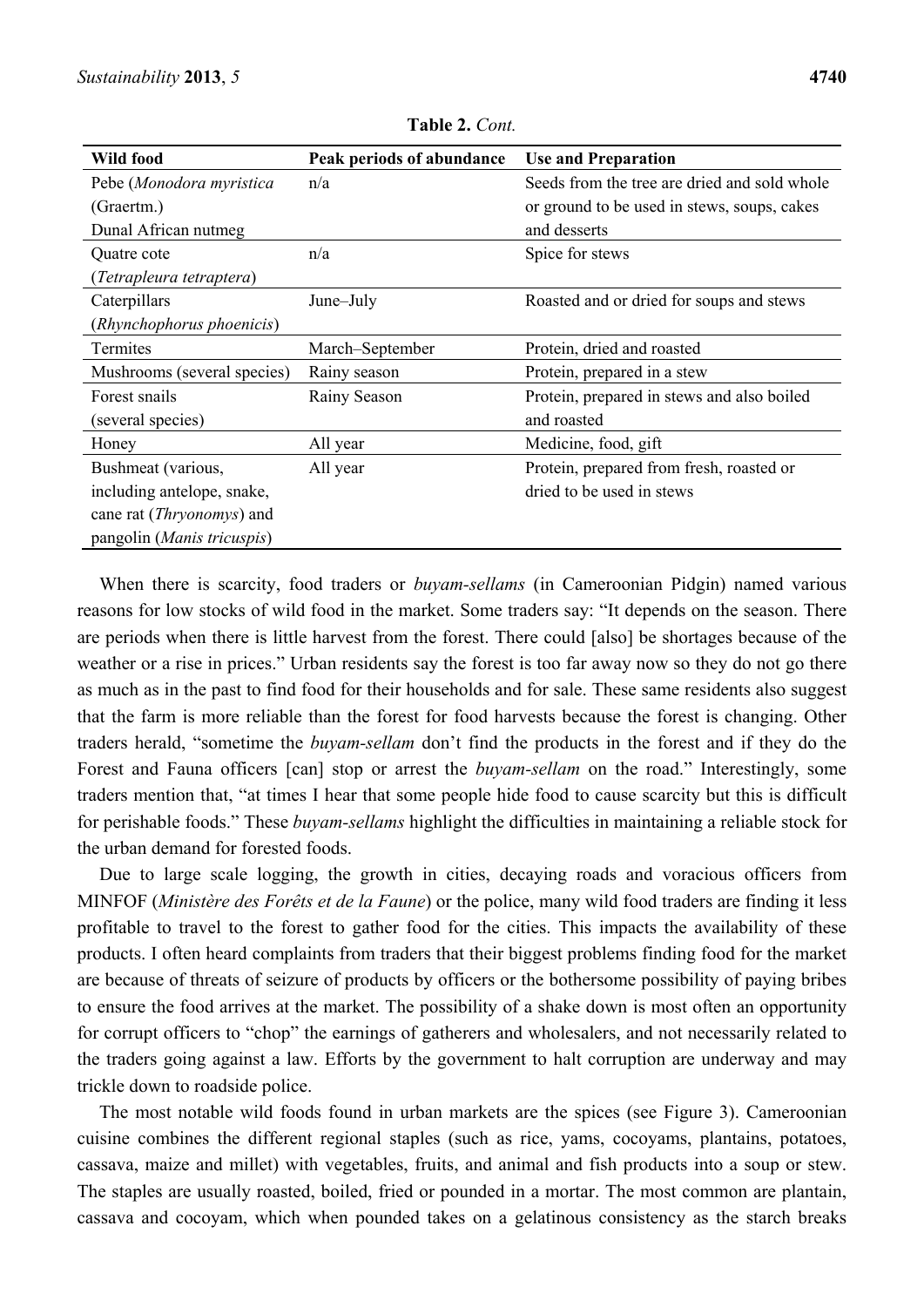down [123]. The resulting *fufu* accompanies one-pot dishes, such as *ndole, eru* or *okok*, *achu* vegetable, *kwakoko* with *mbanga* soup and *mbombo djobi* (or *mbongo tchobi*), among other local meat and fish dishes and are exceptionally popular ([124], p. 139). Figure 3 identifies most wild spices available in Yaoundé during the wet season. These spices include various parts of a plant such as the fruits, the stone or pit of fruits, the bark, the blossoms and leaves and bulbs. These parts are dried and often ground into a powder or a paste. For example, the pit of the bush mango when dried and ground to a crumbly paste is added to stews as a thickener. The ground pit creates a slimy consistency, similar to okra that facilitates eating the stew with the accompanying *fufu*, which is eaten by hand. While many edible wild plants and other food products are regularly included in local food purchases, wild spices make up a significant portion of the household food basket and are inextricably linked to the food culture. These spices are components of recipes that are a part of traditional meals and the daily diet. Often I heard the argument, "if we do not have food from the forest, we cannot make our traditional meals and they are my children's favorite foods." Cameroon is made up of over 250 ethnic groups and the cuisine differs not only by ethnic group, but also by region [125]. Foods from the forest are essential components for these dishes and the regional cuisine. They also provide important vitamins and minerals derived from dietary diversity that help to keep households healthy. The spices pictured (in Figure 3) are some of the spices, in various forms, that are available for these meals.

# **Figure 3.** Image of wild spices collected from markets in Yaoundé**.**



## *4.2. Over-Exploitation*

Certain wild foods are in high demand and are considered threatened by organizations such as the International Union for the Conservation of Nature (IUCN) and the World Agroforestry Centre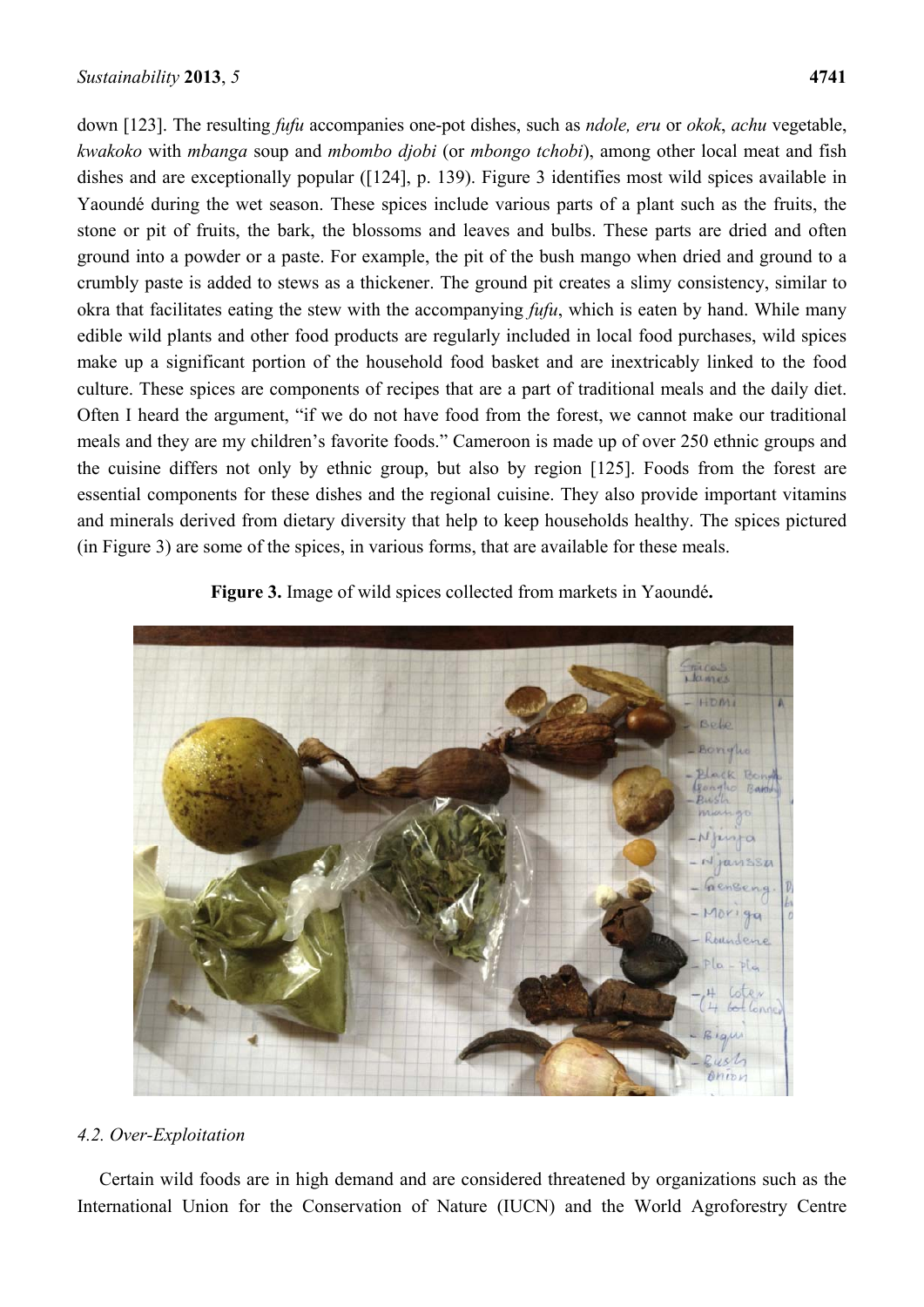(ICRAF). To mitigate the effects of over-exploitation, some wild foods are undergoing cultivation, which is the process of growing and managing wild species through selection and adoption of desirable characteristics [126]. The cultivation initiatives, for *Gnetum*, bitter leaf, *njansang*, country onion, and cane rat (*Thryonomys)* and snails help to ensure these foods are available in times of scarcity and inconvenience while also managing the damaging effects of overharvesting. These initiatives help to ensure their availability through sustainably managing the wild population to avoid over exploitation of the forest. One example is the wild leafy vegetable, *Gnetum africanum,* which is a climbing vine and can be successfully propagated. The leaves of the vine are edible and are sliced thinly, to help break down the tough leaves (Figure 4). Bundles of *eru* are available in city markets and results from the survey show that *eru* with waterleaf and *fufu* was overwhelmingly named as the household's most favorite dish. *Eru* or *okok* (as *Gnetum* is known in English and French Cameroun) was mentioned 914 times in the survey of 371 individuals. One woman confessed "If I don't eat eru I feel like I have not eaten". While cultivation efforts ensure that harvests are not depleting wild populations of the food products, the health benefits derived from consuming these foods and consumer demand make endeavors such as these worthwhile (see the section on adequacy below).

## **Figure 4.** Bundles of *Gnetum spp,* sliced *gnetum* and palm hearts in a market in Yaoundé**.**



## *4.3. Accessibility*

There is a confluence of factors that impact food accessibility for urban households. According to De Schutter, accessibility "requires both physical and economic access: physical accessibility means that food should be accessible to all people… economic accessibility means that food must be affordable without compromising other basic needs such as education fees, medical care, or housing" ([24], p. 4). In terms of accessibility, the survey revealed that it is "not easy for the poor man in the city to eat." In this case, the individual was speaking about himself, but this quote exemplifies the experience of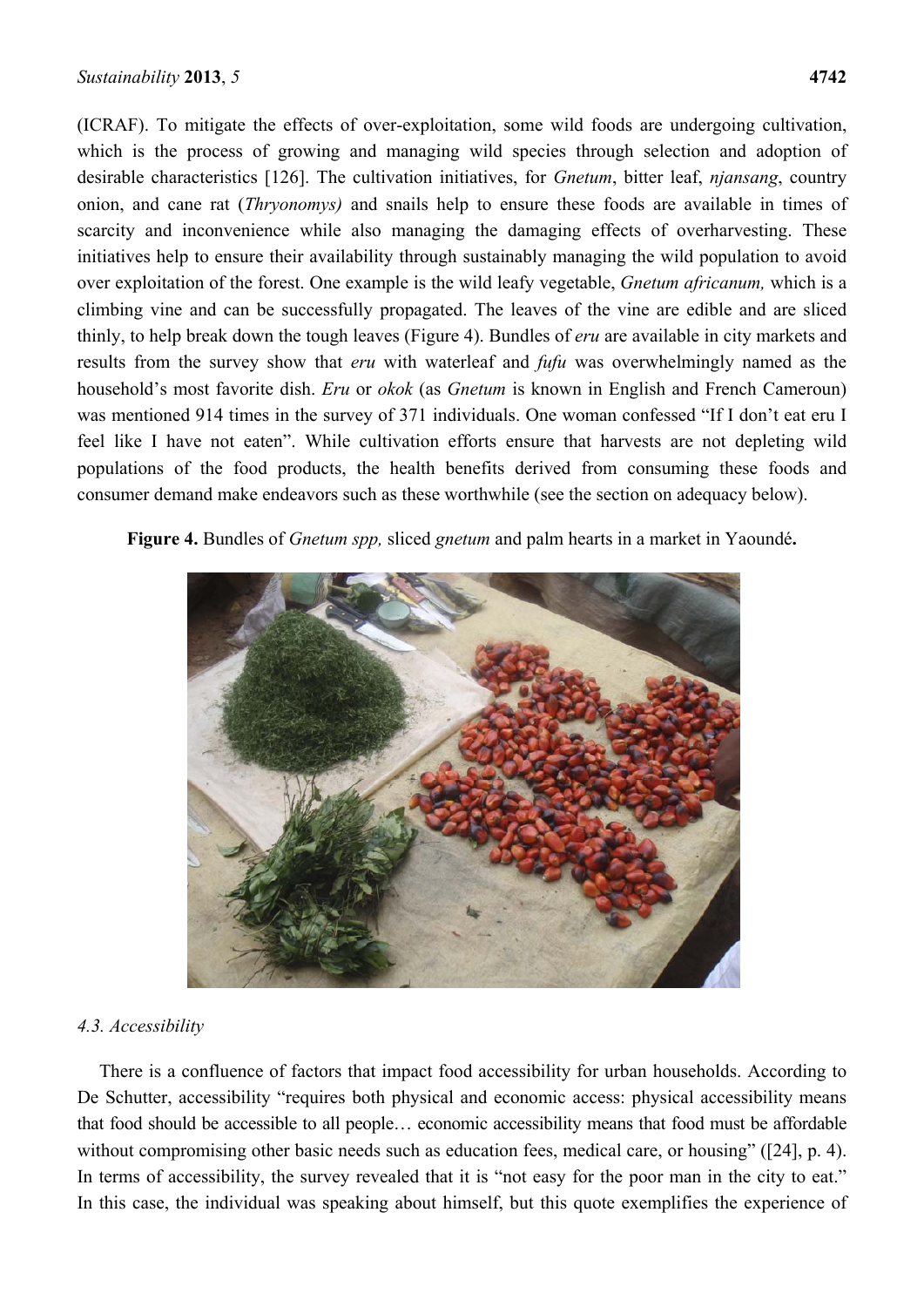most city residents. From the data gathered in Cameroonian cities, the majority of urban residents spend more than half of their income on food—about 50%–75%. This does not leave much room in a budget of "other basic needs" as highlighted by De Schutter. What is remarkable from this number, is that 25% of the household's food budget is spent on wild foods. Figure 5 shows how food budgets are broken down by the total amount of income spent on food, and of the total percentage, the percentage of income that is devoted to wild food purchases. The seasonal variations suggest that more money is spent on wild foods during the dry season than the wet season. This can be attributed to a change in prices in the market, which is described below.

The prices listed below (Table 3) are based on measurements and quantities that vary between *buyam-sellam* and are difficult to estimate. These prices are directly out of the survey from households and traders, however, the quantities are difficult to compare across product, season and city. Prices and quantities are negotiated between the buyer and seller and can change remarkably from one sale to the next. This table is meant to provide some insight into wild food prices and is not definitive or exhaustive. What is notable from this price data is that there is a slight price difference between cities whereby Yaoundé is seemingly cheaper than Buea and Limbe for forest foods. Additionally, the quantities dramatically change between seasons and prices remain nearly the same.



## **Figure 5.** Percentage of food budget spent on wild food.

| <b>Table 3.</b> Examples of wild food prices in FCFA by city and season (1 FCFA = $\epsilon$ 0.0015). |  |  |  |
|-------------------------------------------------------------------------------------------------------|--|--|--|
|-------------------------------------------------------------------------------------------------------|--|--|--|

| Wet season price            | Dry season price             | Wet season price Buea       | Dry season price Buea       |
|-----------------------------|------------------------------|-----------------------------|-----------------------------|
| Yaoundé                     | Yaoundé                      | and Limbe                   | and Limbe                   |
| njansang/50-100 cup         | njansang/50 smallest cup     | njansang/250-400 cup        | njangsang/350 glass         |
| bush mango/50 a cup         | bush mango/100 a cup         | bush mango/ $200 - 800$ cup | bush mango/500 glass        |
| okok/100 cup                | okok/50 smallest cup         | $eru/12002$ kg              | $eru/1200$ 3 kg bundle      |
| rondelle/50 $-100$ cup      | rondelles/25 for two         | n/a                         | n/a                         |
|                             | cloves ( <i>gousses</i> )    |                             |                             |
| mushrooms/ $100-200$ cup    | mushrooms/150 a head         | mushroom/250 glass          | n/a                         |
| termites/ $100 \text{ cup}$ | termites/25 the smallest box | n/a                         | n/a                         |
| mbongo $50-100$ /cup        | mbongo/25 for $1-2$ cloves   | n/a                         | n/a                         |
| bushmeat/5000               | bush meat/7000               | wild game/3000 2kg          | wild game/3000 1kg antelope |
| snails/100 $-200$ cup       | snails/75 for one            | snails/500 for $1/4$ kg     | snails/700 $1/4$ kg         |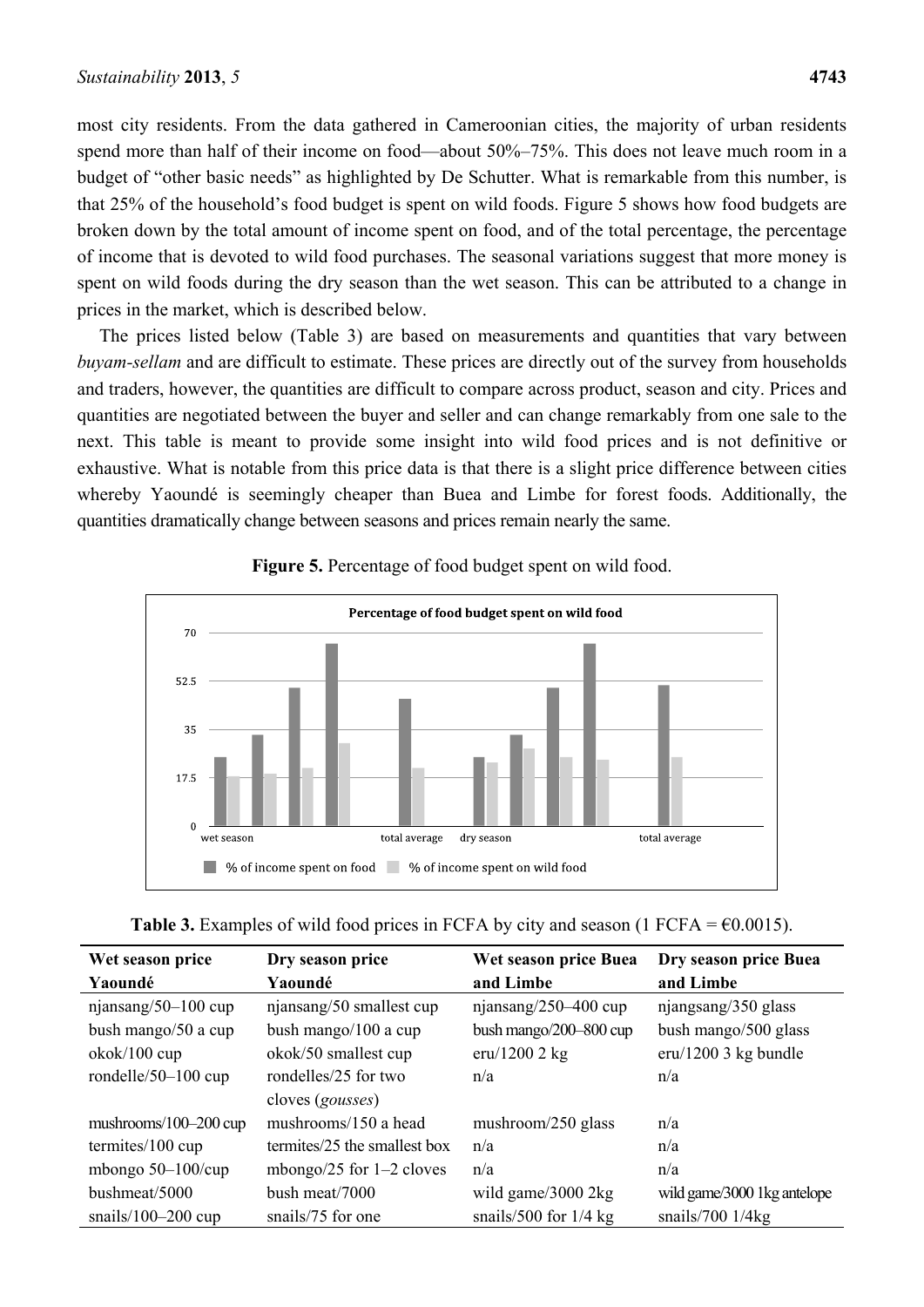When it is the wet season, food traders describe a change in the amount of wild food they sell. During the wet season in Yaoundé 94% of traders claim they sell more as compared to 78% of traders in the dry season claiming they sell less. Reasons given suggest various urban trends such as an increasing urban population because clients are increasing and creating a rise in demand. Traders report selling less in the dry season, suggesting that "there is competition, sales are declining, business is difficult" and "the clients complain about the financial crisis and they reduce the quantity and the frequency of purchases". While all of these reasons are likely, one way to describe the fluctuations amongst sales between seasons is linked to physical availability: when there is scarcity or the perception of scarcity, some sellers raise their prices. When these foods are perceived to be abundant some traders lower their prices, making these foods more economically accessible. On the other hand, some traders in the context of abundance after the rainy season will leave prices unchanged. Instead, they will increase the quantity of foods they sell while keeping prices the same as dry season prices. The perishability of these foods often encourages traders to pursue this pan-seasonal pricing strategy.

In this context, when asked if eating habits change between seasons, all households said that "Yes they change. We adapt for each season. We eat what the vendors have that is least expensive and abundant in the market" and "During the dry season there are many shortages and we make do with what is least expensive. During the rainy seasons a lot of products are less expensive and are varied." This change in quantity impacts consumers in various ways. Food buyers are forced to change their food provisioning patterns between seasons as people report buying and eating less food during the dry season. When consumers reduce the quantity and frequency of their purchases in the dry season, the *buyam-sellam* have already decreased the size of the quantity that would be sold from the season before. A fluctuation in food intake on this scale has an impact on diet and health. One trader in Yaoundé remarked, "I think that they [my clients] eat less. They just look to eat, not to have a balanced diet." Seasonality is a major factor for food insecurity in urban areas across Africa and compounded by climate change, the struggle for calories could be greater in the future.

When asked the question: do you buy and consume wild foods in your household in function with the level of your revenues? Most women answered with a resounding no. Women in Yaoundé, Buea and Limbe assert that these are products we buy because we like to eat them. Most women mentioned, "They are not expensive. They are accessible to all and we buy them because they are necessary in the preparation of our meals." Taking this further, one women asserted, "we consume them only as a question of taste and want, (not need); these foods are a part of our culture it is only because of their flavor that we eat them." One single-woman with four dependents said "certainly we don't have enough money, but we eat more foods from the forest because we have adopted them in our eating habits." Identifying these foods as something that contributes to and enables a more robust food culture, the purchase of wild foods means something more than just buying and eating these foods.

When asked if food stability in your household is disrupted when there is scarcity or increased prices for wild food products, many participants in the survey answered with a resounding yes. The most common answer being: "our favorite household dish uses forest foods as its base and we use it as the principal condiment in certain dishes." Similarly, most women mentioned, "our eating habits revolve around these products." Other women mentioned the need to substitute food items and to change planned meals. Often this means abandoning the established diet and incorporating more cheaply available and often imported foods: "I would be forced to eat other products because when there is a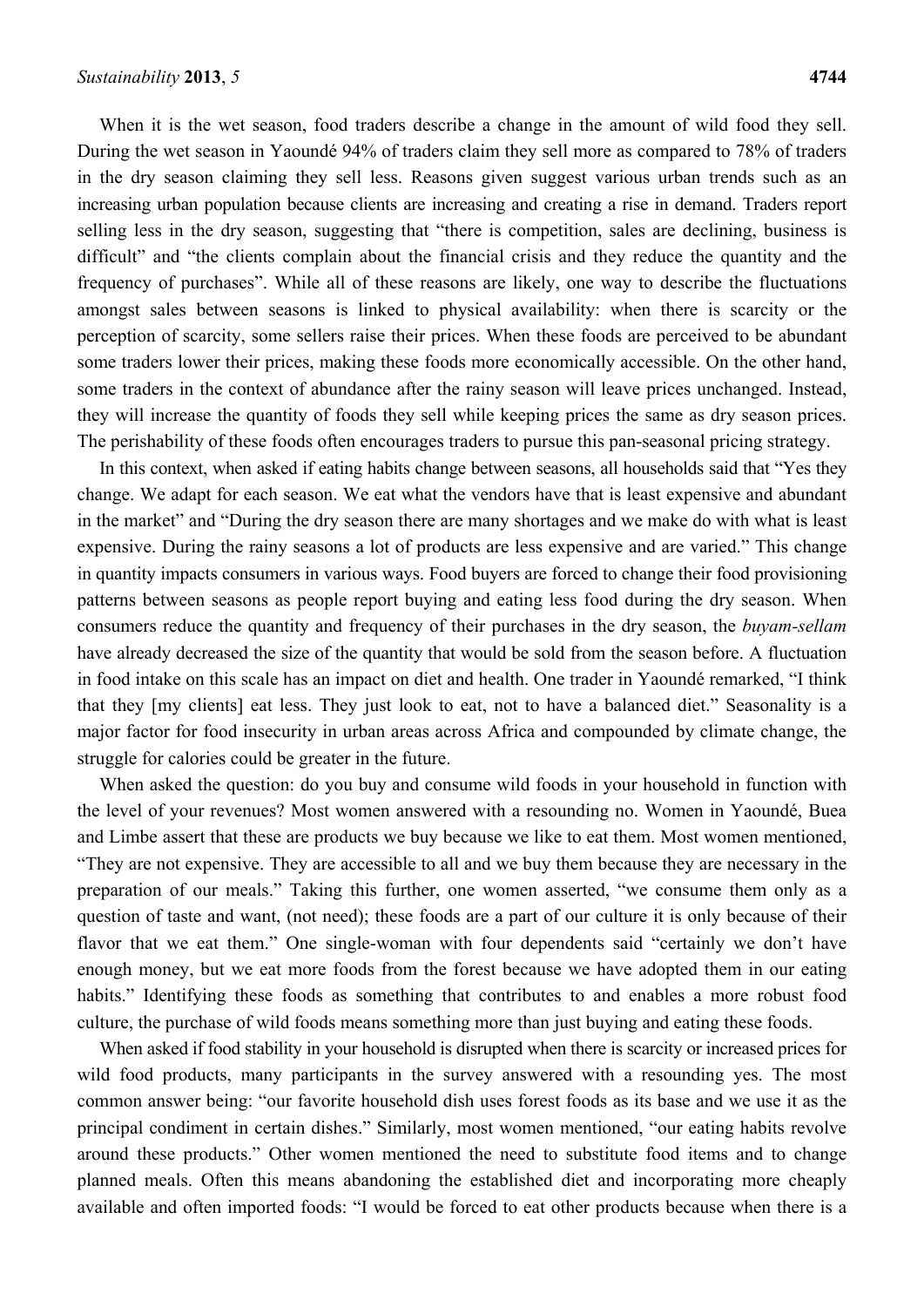rarity of NTFPs I eat other things like sautéed pastas." The effect a price rise of wild food has on diets does not go unnoticed, another woman revealed "I could no longer eat a balanced diet I will be forced to eat spaghettis [sic] and fried rice without my favorite condiments." Still another woman claimed "if some foods become rare we eat something else, they are important but we can do without them." The ability to substitute foods and have flexible food options are a feature of urban diets, but the frequency in which this needs to happen does have an effect on dietary diversity and health.

Before the 2007–2008 food crisis a common narrative from Cameroon was that imported products were generally more expensive than local foods and crops. These imported foods relied on more formalized trade networks than traditional organizations that managed production and distribution and were known to be cheaper ([104], p. 189). When asked which imported food products are more available to you than local products, the greatest frequency in the response was rice, pasta, fish, and sardines. Households in Yaoundé described these products as being "available to everyone, they are less expensive than local products." In cities in Cameroon the food price crisis has had a strong impact on households' food security. In this case, there were also price fluctuations in the market for local food items and this can often influence and initiate an adjustment in food provisioning patterns.

A very revealing question from the survey highlighted a difference between cities as regards foods consumed in households in the last 12 months. As part of the survey, participants had four choices to choose from in their answer: we always have enough to eat and the kinds of foods we want; we have enough to eat but not always the kinds of foods we want; sometimes we don't have enough to eat; and often we don't have enough to eat. Results from this question show that households in Buea and Limbe have enough food to eat, but not the kinds of foods they want; whereas residents in Yaoundé say that sometimes we do not have enough to eat (Figure 6).



**Figure 6.** Affirmations that describe the food consumed in a household in the last 12 months.

There are a few ways to interpret the responses in Figure 6. Linguistically, there is a divide in Cameroon between the English-speaking western region and the rest of the French speaking country. Residents from Yaoundé, the French capital may enjoy lower prices and greater access to foods than their Anglophone counterparts. While the Anglophone cities are closer to the Francophone city of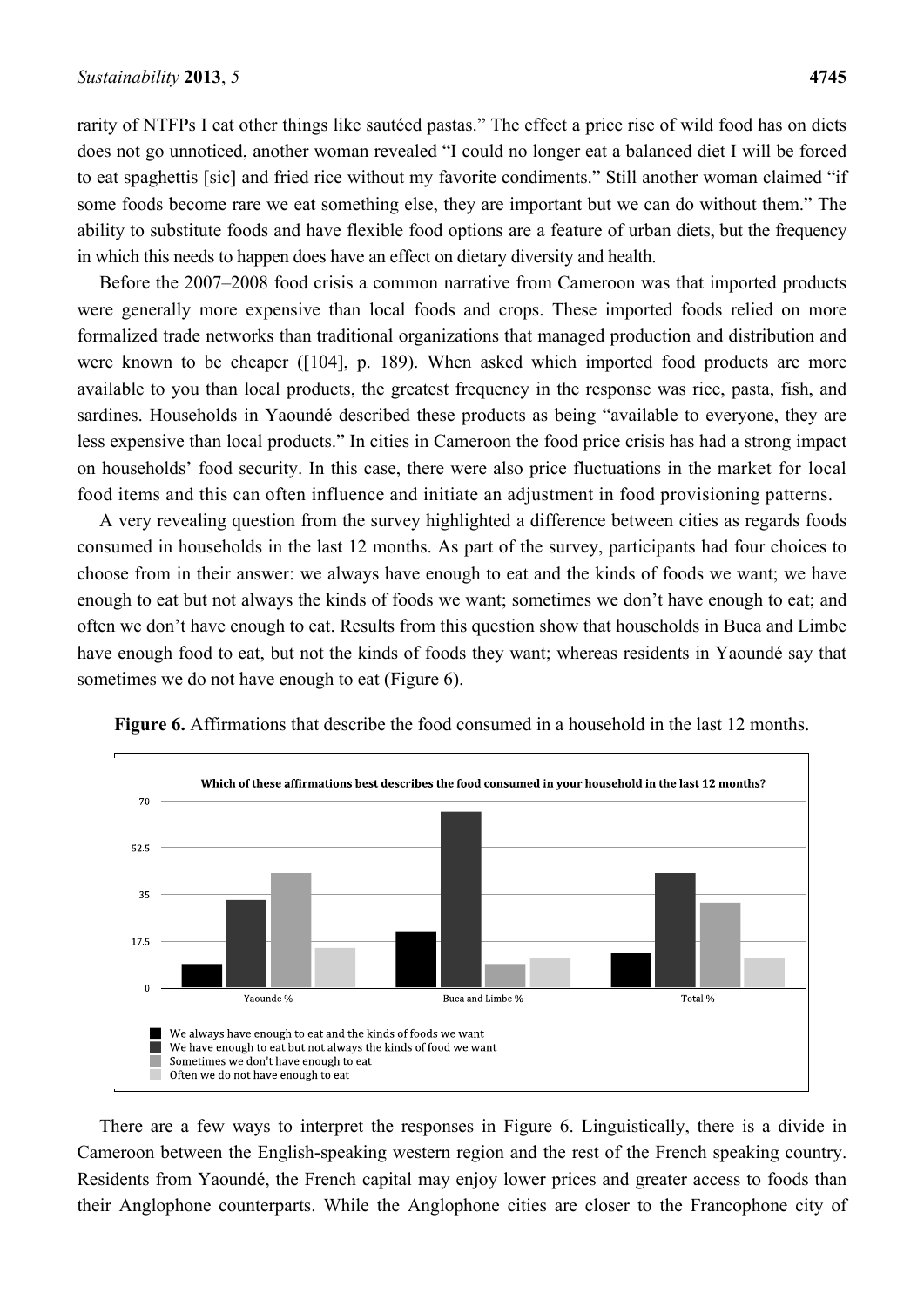Douala, the main port for the region, than the capital, responses such as these could stem from the "Anglophone Problem" in Cameroon [127]. This problem is "fundamentally institutional and economic" and is best described through the ways that "state power is exercised in a fractured polity... and how that power is used to benefit one group at the detriment of another" ([127], p. 61). This problem has been well documented, see for example: [127–129]. An investigation into price comparisons (Table 3) between cities and seasons showed that the prices for wild foods were slightly higher in Buea and Limbe than in Yaoundé. In this case, food substitution happens, but it is not always enjoyed. This has to do with the types of coping strategies adopted by many of these households. The differences found between coping strategies adopted in Francophone and Anglophone cities are explored in more detail below.

## *4.4. Strategies to Cope with Increasing Prices*

The impacts of price shocks for commonly consumed foods initiated a host of coping strategies. When asked, what do you do when you do not have enough food and do not have enough money to buy food, women often say "we are used to it..." The demand for local Cameroonian food is high; however, accessing that food when prices are elevated is a challenge. When households do not have enough food or enough money to buy food, the most commonly named strategies include:

- I manage with the little I have
- I am stricter about how much food I serve and other than the children we only eat one meal a day
- I make a cheap meal with rice and palm oil or garri (cassava) and water
- I reduce the quantity of food I eat
- I eat one or two meals a day
- I harvest from my farm
- I borrow from family, savings group, or merchant

Statements such as these demonstrate how urban residents adapt to an unrelenting food security situation. In both Anglophone (31%) and Francophone (25%) cities residents say they "manage with the little I have". This can last for two days and happens often, at least once a month. The differences in strategies are apparent. In Francophone Cameroon some women mentioned eating cheaper foods more frequently such as fried rice, bread and braised fish by the roadside. They also talked about rationing food and buying and eating smaller quantities (20%). Reducing the number of meals eaten in a day was the most common answer for Yaoundé residents (28%). Reducing the number of meals was also mentioned in Buea and Limbe (23%). Whereas in Anglophone Cameroon, the two most common answers were: I borrow from family and relatives (20%) and I go to the farm to harvest food (20%). Borrowing from relatives was mentioned by only a few Francophones (9%) and harvesting from the farm was not mentioned. This can also be attributed to differences in urban food geographies [23]. From these responses, it is safe to assume that most urban residents from the survey are living in a state of food insecurity as "secure access to enough food at all times" is not a statement that describes the current situation [130].

From these data, it can also be learned that eating less meals also means eating less at meals, eating lower quality foods, and eating cheaper options. Responses from the survey show that 54% of the individuals surveyed consumed only two meals a day (see Figure 7) and if these meals already include dishes that are of low quality and diversity, then nutrition is negatively impacted. This is in contrast to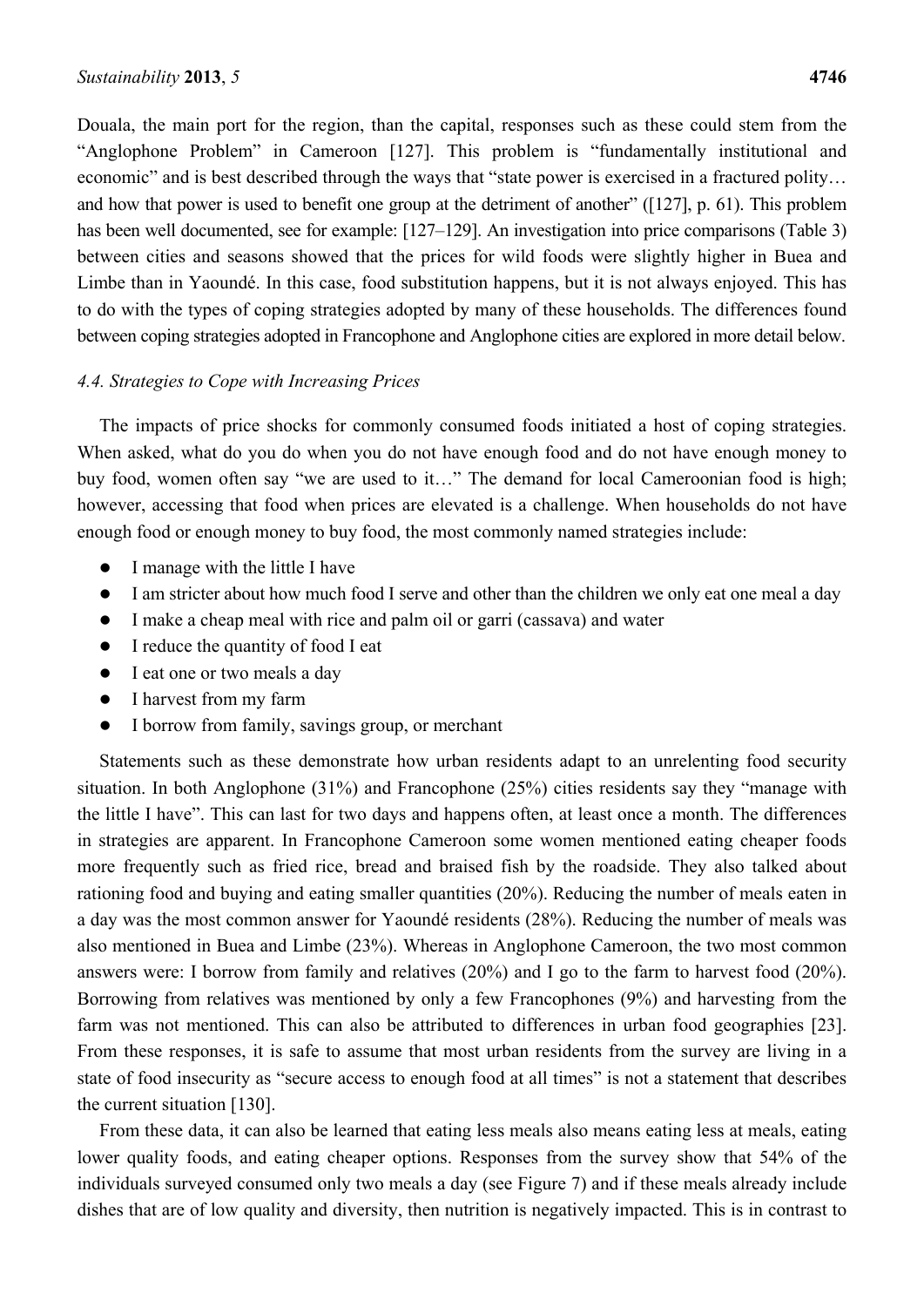the findings from the CFSVA that show that 33% of individuals surveyed reduced the number of meals eaten a day ([105], p. 7). The figure below shows the percentages of the reported responses and the number of meals eaten in a day. Compared to the CFSVA, these percentages show greater food security challenges in cities than was initially reported.

When prices for foodstuffs are elevated, women mentioned buying in smaller quantities, changing their menu, and making food every two days, for the following two days, based on what is affordable. Without proper cold storage, this strategy is somewhat delicate. When it comes to food prices, those with dependents say, "We still buy particularly what the children like." Other women noted that "I review my budget by not buying certain foods, we buy what is most important and we complain to the vendors so that they explain the situation." These women are forced to adapt. Statements such as: "we still buy but this messes up our budgetary plan a bit. There is an instability that exists" suggest that the food situation in most households surveyed is tenuous at best.





When food prices have risen, the most commonly named foods to buy are: rice, dried beans, pasta, banana and tomato. When prices are low, foods commonly purchased include beef, pork chicken, bar fish, meat generally (and includes bush meat) and plantain. It is important to highlight the distinctions between these lists. The first list includes some foods that are imported and available cheaply, most often, these foods are not impacted by seasons. Having local foods such as banana featuring in this list is interesting because banana is a very ubiquitous tree crop throughout HFZ cities and is a cheaply available fruit. The latter list includes proteins (with the exception of dried beans) which are historically difficult to come by in forested regions [131]. In cities in the forest zone, proteins are still relatively more expensive than the vegetables and staples that traditionally accompany them in dishes. The inclusion of plantains in this list illustrates barriers to access, as the cross-border trade in plantains with Gabon seems to be on the rise. Peppered throughout the market surveys from Yaoundé were stories about the Gabonese coming to the market to buy plantains, driving the prices up (3,000–7,000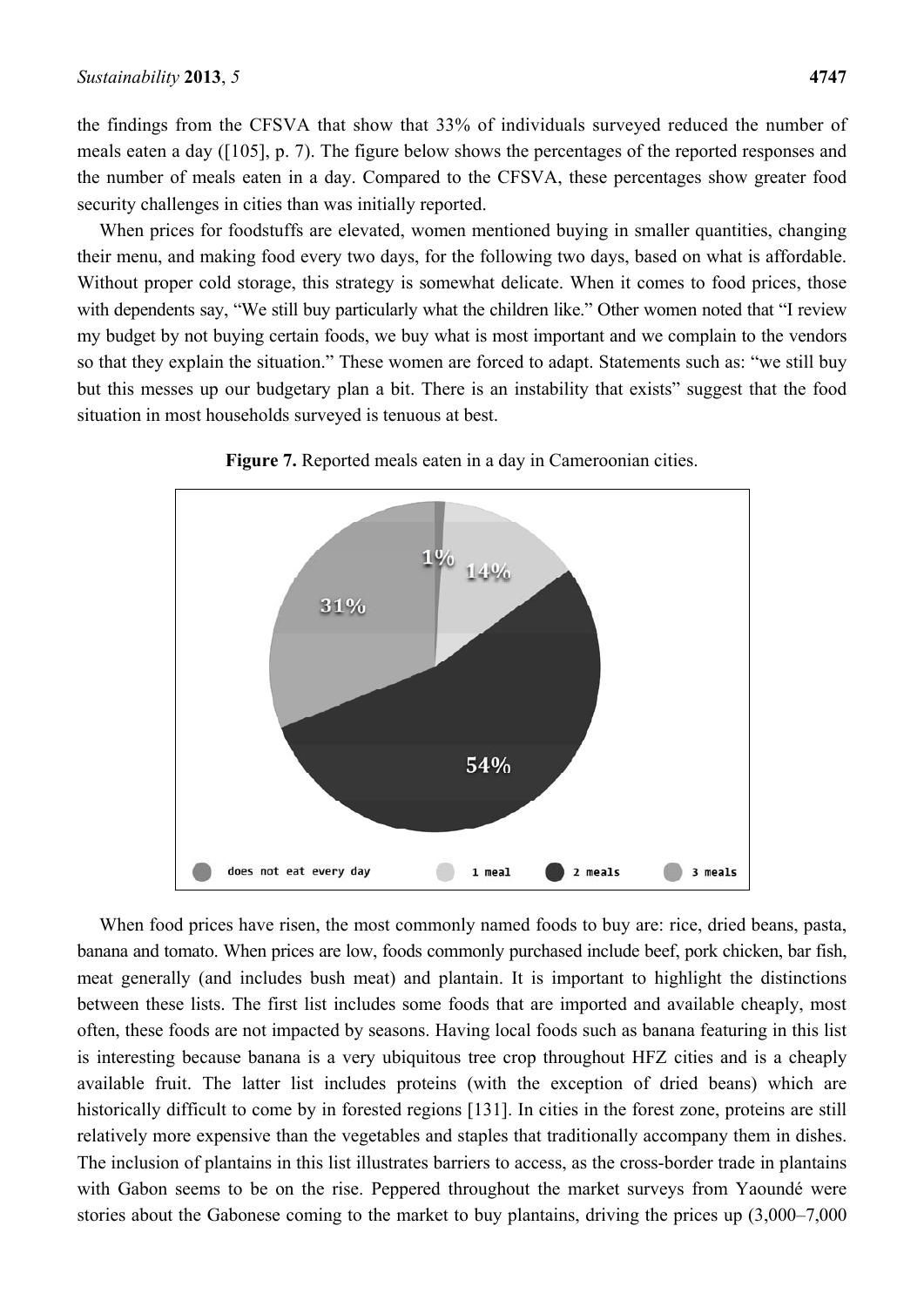FCFA for a bunch). Banana plantains are an integral part of home cooked meals across the sub-region. On the one hand, Cameroonian households have experienced the price rise as a price shock, forcing them out of the market for a staple food they would prefer to eat. On the other hand, "sharing" the plantain harvest with more affluent Gabonese was a boon for the plantain trader's business.

An increase in food prices is the main shock experienced by urban households, who buy more than 90% of the food they consume. Eating wild food is often touted as the mechanism to stave of hunger when food shortages are present; however, in cities where wild foods continue to be part of the routine cuisine, these foods can be substituted for less expensive foods with less cultural meaning and less satisfaction. It does not necessarily mean that wild foods are relatively more expensive, rather they are a component of a recipe that may be more expensive to prepare than boiling water for rice and pasta and adding tomato and fish. With this in mind, the discussion turns to the adequacy of food and wild food in cities in Cameroon.

#### *4.5. Adequacy*

According to De Schutter, adequacy "requires that foods satisfy dietary needs (factoring a person's age, living conditions, health, occupation, sex *etc.*), be safe for human consumption, free of adverse substances and culturally acceptable" ([24], p. 4). From this list, food safety is a main concern for many urban residents. Many households surveyed in Yaoundé noted that "in the *poissonneries* the fish is not always fresh but the vendors do not shy away from selling it to the customers." The vendors complain about perishability and mention that the food they sell rots quickly in the rainy season due to dampness, and dries out in the dry season under the sun. Customers are aware of these issues and note particular markets to avoid certain products at different times of the year. Other households disregard the health warning for sustenance. Going back to the frozen chicken scandal example in the introduction, food consumers have to be highly aware of the foods they are buying and eating to avoid what is locally referred to as "running stomach," caused by contaminated foods.

In terms of food satisfying dietary needs and being culturally acceptable, there is an "informal rule" in the Cameroonian cities studied: *the less money you have, the more imported rice you eat*. Remarkably, a study of the urban plantain sector in 2004 or pre-global food crisis showed that "imported products such as rice or wheat are... generally more expensive than local products" ([104], p. 189). After the crisis consumer sovereignty has been "non-existent in markets where women have faced a "take it or leave it" choice of buying imported rice or nothing at all" [132]. The new "preference" of urban Cameroonians post 2008 for "quick" and "easy" rice is rapidly changing diets. Now imported rice is a daily staple because it is available cheaply (Figure 8). The rice that is imported is the milled white rice, which is devoid of the husk and bran. This often results in a version of rice that is quick to cook, but is low in fiber and vitamins. Cheap rice shifts purchasing patterns of urban households away from traditional, local foods (such as cassava, cocoyam, plantain, local rice and wild vegetables), which are nutritionally more beneficial and Cameroon has a comparative advantage in producing. Older women surveyed are shocked by the frequency at which their younger counterparts prepare and eat rice. To these older women, rice was a special occasion dish, often being served for the Sunday meal or for holidays with chicken.

When asked: how many times do you prepare rice per week, most women stated that they serve rice three to four times, some even claiming they eat rice up to five times a week. The role of rice in the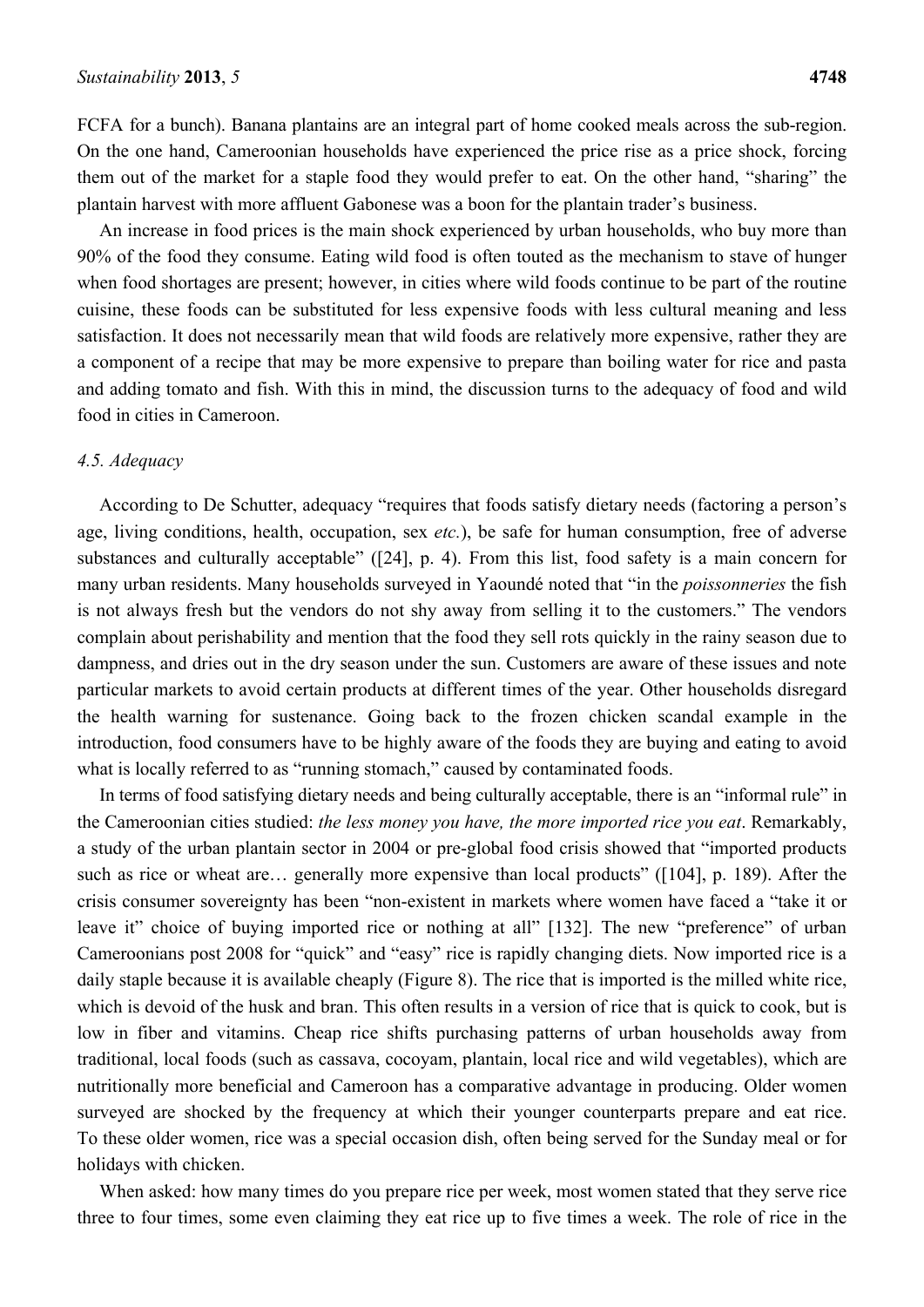alimentation of households was most commonly stated as being "primordial" as "it allows me to make ends meet in difficult times". Other women used adjectives such as "important" and "profound." Almost all households surveyed stated that rice serves "a big place in the household menu, because it is not very expensive, it is accessible and easy to cook, it is the most consumed product in our household." The origin of the rice most commonly consumed is Thailand where the heartier Cameroonian rice is reserved for holidays.

The second "informal rule" is that cultural and culinary history dictates that *rice is normally not an accompaniment to dishes made with HFZ wild foods*. In Cameroon rice was grown in the grasslands, outside the forest zone and takes on a different culinary history. Most wild foods available in markets throughout the country originate from the forest zone. For example, leafy green vegetables are "mainstays in the diets of rural and urban households across most of Africa" more generally, and are especially important in Central Africa [133–135]. Wild leafy vegetables may be the major source of micronutrients for the majority of resource-poor people throughout the region [12,71,135,136]. Traditional leafy vegetables (in particular, *Amaranthus* spp*., Corchorus* spp., *Solanum* spp., *Manihot esculenta* and *Gnetum* spp.) on a per unit cost basis supply disproportionate shares of protein, minerals and vitamins [133]. In particular, (*Gnetum* spp.) when cooked as a dish, is not only high in iron and zinc, it is also a rich source of protein and essential lipids. These greens are particularly important in the supply of iron and vitamin C, which may alleviate high levels of anemia in Central Africa exacerbated by high incidences of malaria. Initiatives are underway in East Africa to make African leafy vegetables (ALV) more accessible to the urban population [137,138]. Lessons learned from this initiative can be useful to places where the environment and diet are welcoming of these foods.

**Figure 8.** Rice options in a shop along Mile 4, Buea.

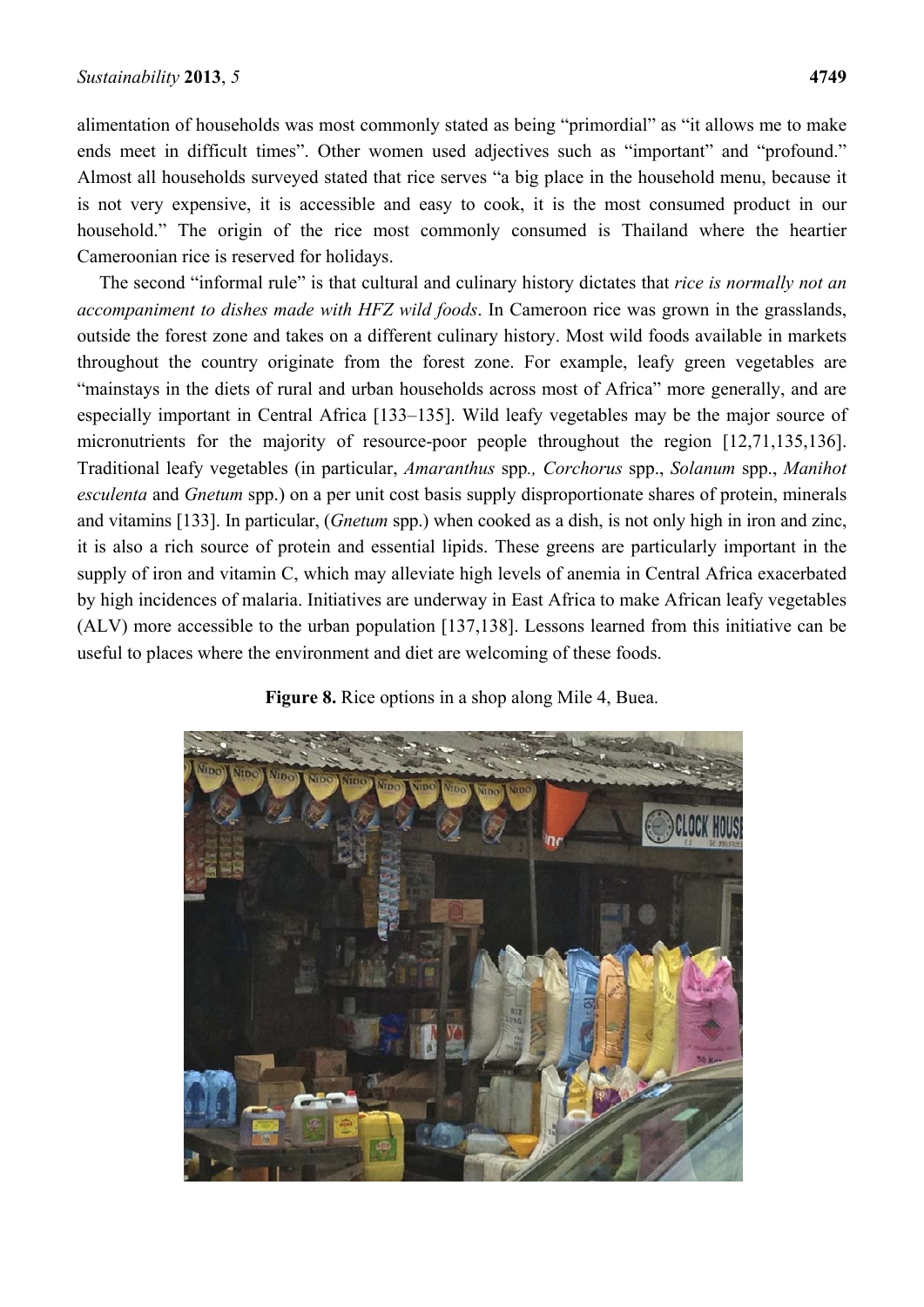Ethnic group and regional ties do have a role to play in dish composition and accompaniments. *Eru* or *okok* (*Gnetum* spp.) is not served with rice; it goes with *miondo*, which is made from cassava/manioc, or *fufu*, which is also made from cassava. Fish *mbongo* goes with plantain. *Njansang* sauce with fish goes with plantain. In Cameroon, culture, ethnicity and region command what foods go with what*.* Agricultural products such as groundnuts and chicken go with rice but these dishes emerged from a different culinary history and one that is more similar to West Africa than Central Africa [123]. Cameroonians enjoy this cultural diversity in their meals and this "informal rule" helps in ensuring dietary diversity. While the nutrition transition has been slower to emerge in Cameroon as compared to other developing countries, the evidence for a nutrition transition in Cameroon is mounting as food prices are affecting the adequacy of diets.

#### **5. Discussion and Conclusions**

Cameroonians enjoy dietary diversity and the ability to prepare foods from the many regions and ethnic groups that make up the country and fortunately, in urban areas, people come into contact with many of these flavors and culinary histories. However, access to the foods that ensure this diversity is a major barrier and daily obstacle and is driving the nutrition transition. When asked what does it mean to be food secure in Cameroon, most women mentioned affordability and said: "if you have enough money, you will be food secure" and "it means at least the average person can afford for (*sic*) food." Being food secure means "we can feed our families. But it is very difficult to have food all the time." One woman said: "I think it means having enough to eat at all times and if possible varieties. But most of the time we eat what we have, not what we want." Prices were mentioned in addition to income, "despite everything feeding ourselves remains a major problem, products are expensive and all the households cannot satisfy their hunger" and "life is very expensive in Yaoundé particularly for food; to eat well we are forced to spend too much." Most interestingly, one woman said: "the food basket of each household is becoming more and more meager because life is expensive in our country in general and in the city of Yaoundé in particular." When prompted to offer suggestions to fix this problem participants in the survey overwhelmingly and unanimously mentioned prices and access, and suggested "we need to learn to eat our own products and the Cameroonian state must watch and review the food prices and to act." Finally, one woman responded: "I will end by saying that food products in Yaoundé are expensive, very expensive. A family of four cannot afford to eat manioc at 500/FCFA (USD\$ 1) in one day while it is cultivated here on place." A major theme that emerges from the responses of these women is that the food crisis has priced locally available and nutritious foods out of reach and this impacts the sustainability of nutritious diets in this Central African nation.

This article analyzed the ways that wild foods contribute to the food security of urban households in southern Cameroon. Regarding availability, the study found that at least 66 wild foods were named and sold in the food markets of Yaoundé, Buea and Limbe. The availability of these foods relies on seasons, weather, and access to the surrounding tropical forest. The availability of wild food and wild spices ensures the routine, traditional cuisine. As regards accessibility, the survey and interview data suggest that Cameroonians spend 50%–75% of income on food and that of that figure, 25% is spent on wild food. The data also found that more money is spent on food in the dry season and eating habits change between seasons. The study also found that many people continue to believe that the accessibility of wild foods is necessary for the preparation of routine meals. Additionally, the study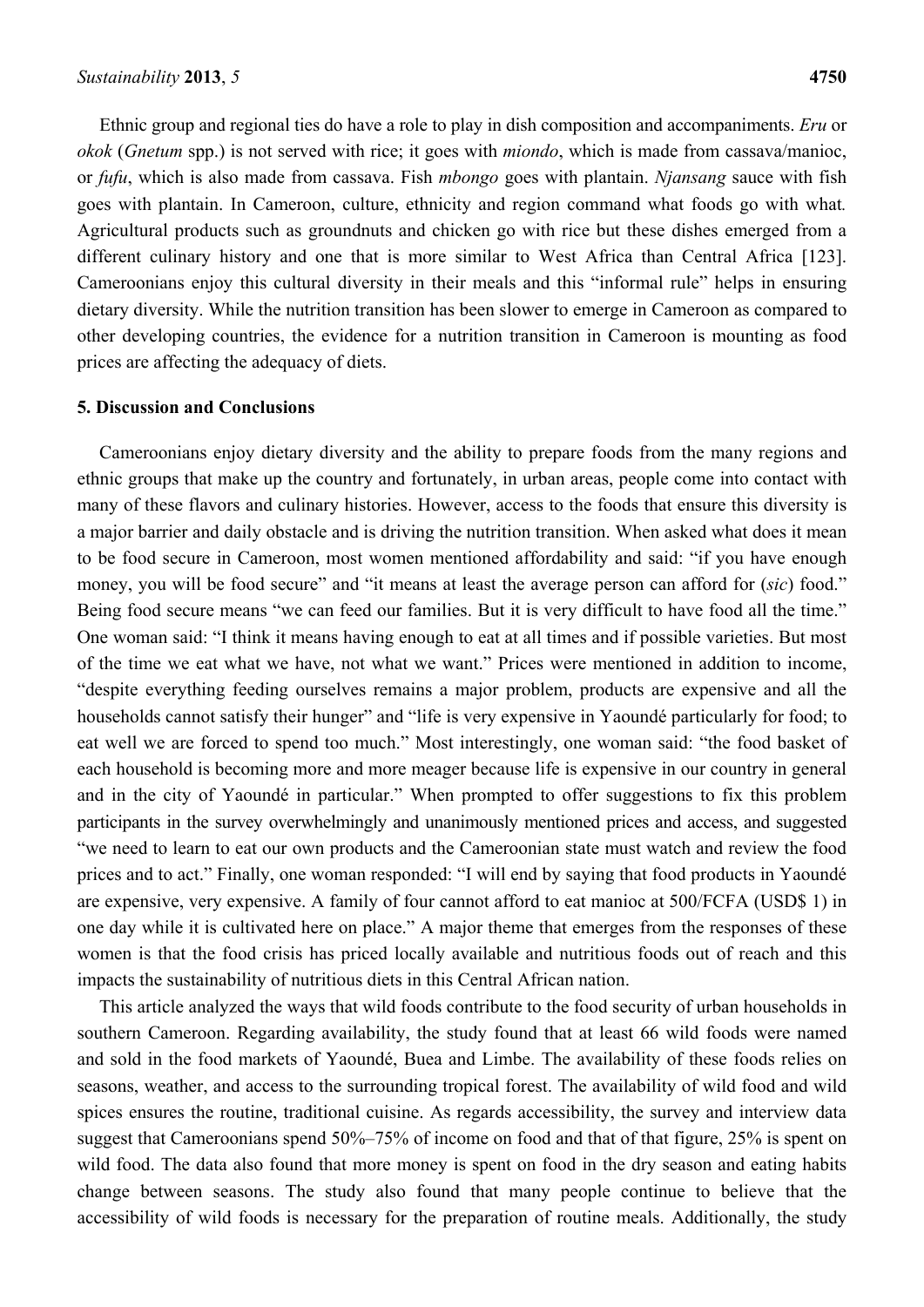found that the food price crisis has had a huge impact on the accessibility of wild foods and also local foods as these foods are increasingly (relatively) more expensive in the context of the government's subsidy scheme. Interestingly, the coping strategies adopted in households differ between Anglophone and Francophone cities. More people in Buea and Limbe do not have access to the kinds of foods they want to eat and in Yaoundé people reported that they do not have enough to eat and eat less frequently. Finally, with respect to adequacy, the data indicate that the less money households have, the more imported rice is eaten (three to four times a week); however, rice is not an accompaniment to dishes made by HFZ wild food. Consequently, high prices are changing diets, as urban residents are part of a global trend towards a nutrition transition.

Through organizing and analyzing the data in light of De Schutter's dimensions a new framework has been applied to understanding wild food, food security, and ultimately sustainability in Cameroon. As his approach is contested, De Schutter's framework is not the only way of knowing about wild foods and food security in this country. That being said, it is an instructive one. Through this lens many uniformities and similarities with respect to the challenges of wild food were identified with the notable exception of the different types of coping strategies that households adopt in the cities of research. Other approaches might yield different results, and further research in other cities on this topic in Cameroon and elsewhere in Africa is called for.

On his 2012 mission to Cameroon De Schutter concluded that the country had made little progress in eradicating poverty and hunger in the last ten years, despite the adoption of poverty reduction measures. He also found regional disparities to be particularly strong [25]. In his view, the sustainability of food chains and food choices has been greatly impacted by the government's inattention to agriculture and food after the oil boom in the 1980s. This inattention was compounded by a series of structural adjustment programs in 1997 and the devaluation of the FCFA. In this environment, the 2007–2008 food crisis has had far reaching effects. Given his recommendations and my findings, it seems appropriate to call for more explicit language in the National Poverty Reduction Strategy Paper, Cameroon's Vision 2025, the Rural Sector Development Plan, and Cameroon's National Food Security Strategy regarding wild and traditional foods. As the government considers eliminating consumer subsidies introduced during the global crisis, Cameroonian consumers face the prospect of higher or more volatile food prices. The elimination of subsidies could force more urban dwellers to pursue coping strategies that push them away from relying on the wild traditional foods they would prefer to eat, and continue to facilitate a dietary transition away from a rich historic source of dietary adequacy. Alternatively, this eventuality could result in an unsustainable return to reliance on "foods from the forest". Regardless of the fallout from subsidy reforms, new and ongoing research needs to be carried out in urban areas on the accessibility of diet rich foods to better understand their contributions to food security, environmental sustainability, nutrition, and public health.

#### **Acknowledgements**

Canada's Social Sciences Research Council (SSHRC) Doctoral Fellowship and Insight Development Grant funded this research. The author wishes to thank the following individuals, for their various contributions to this project: Evan D.G. Fraser, Craig Johnson, Barry Smit, John Smithers, Alice Hovorka, Alexander F. Legwegoh, Kate Parizeau, Spencer Henson, Marie Puddister, Adam Bonnycastle, Matias Margulis, Olufunso Somorin, Florence Munoh, Phil René Oyono, Stella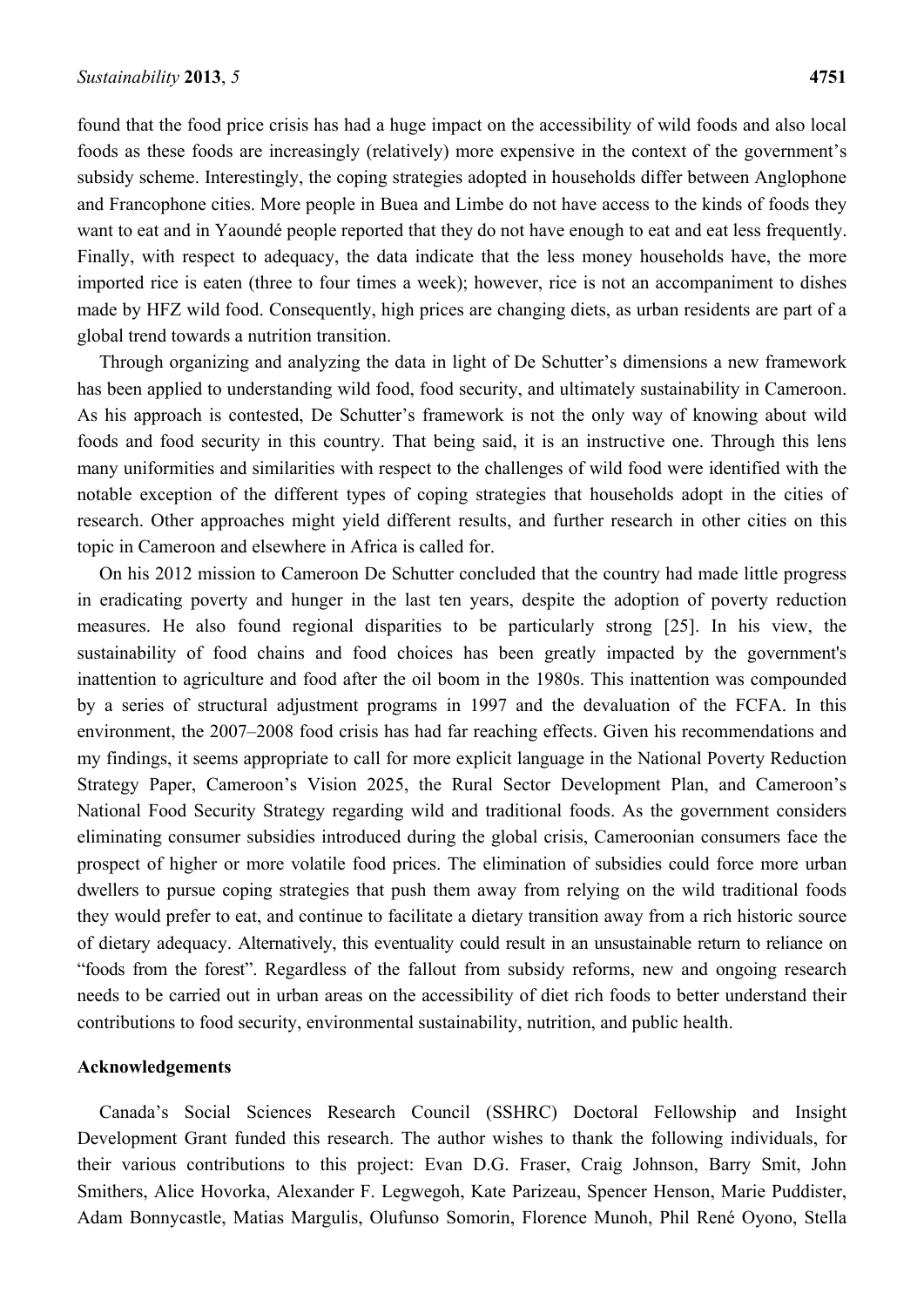Asaha, Akoko Guy Martin Maurice, Serge Kombo Samba, Ngu Arrey Monica, Caleb Yengo Tata, Roland Ndah Njoh, Eugene Loh Chia, Fomeni Anne Christelle, Ashu Augustine Ayuk, Abdou Njida, Ekane Ivo, Mary Nana Nibba, Hubert (Nana), Erin Mailloux, Patrick Wight, the two anonymous reviewers and the hundreds of individuals who shared their food stories and offered a glimpse into their daily lives. Finally, I thank Adam Sneyd, my husband and partner on this research adventure.

# **References**

- 1. Pimentel, D.; McNair, M.; Black, L.; Pimentel, M.; Kamil, J. Value of forests to world food security. *Hum. Ecol.* **1997**, *25*, 91–120.
- 2. Grivetti, E.L. Nutritional Geography, History and Trends. *Nutr. Anthropol.* **2000**, *23*, 1–16.
- 3. Herforth, A. Nutrition and the Environment: Fundamental to Food Security in Africa. In *The African Food System and Its Interaction with Human Health and Nutrition*; Pinstrup-Andersen, P., Ed.; Cornell University Press: New York, NY, USA, 2010; pp. 128–160.
- 4. Pinstrup-Andersen, P. The African Food System and Its Interaction with Human Health and Nutrition: A Conceptual and Empirical Overview. In *The African Food System and its Interaction with Human Health and Nutrition*; Pinstrup-Andersen, P., Ed.; Cornell University Press: New York, NY, USA, 2010; pp. 1–13.
- 5. Kuhnlein, H.; Erasmus, B.; Creed-Kanashiro, H.; Englberger, L.; Okeke, C.; Turner, N.; Allen, L.; Bhattacharjee, L. Indigenous peoples' food systems for health: finding interventions that work. *Publ. Health Nutr.* **2007**, *9*, 1013.
- 6. Tieguhong, J.C.; Ndoye, O.; Vantomme, P.; Grouwels, S.; Zwolinski, J.; Masuch, J. Coping with Crisis in Central Africa: enhanced role for non-wood forest products. *Unasylva* **2009**, *223*, 49–54.
- 7. Malleson, R.; Asaha, S.; Sunderland, T.; Burnham, P.; Egot, M.; Obeng-okrah, K.; Ukpe, I.; Miles, W. A Methodology for Assessing Rural Livelihood Strategies in West/Central Africa: Lessons from the Field. *Ecol. Environ. Anthropol.* **2008**, *4*, 1–12.
- 8. Oyono, R.; Blaise, M.; Kombo, S. Beyond the Decade of Policy and Community Euphoria: The State of Livelihoods Under New Local Rights to Forest in Rural Cameroon. *Conservat. Soc.* **2012**, *10*, 173–181.
- 9. Scoones, I.; Melnyk, M.; Pretty, J.N. *The Hidden Harvest: Wild Foods and Agricultural Systems. A Literature Review and Annotated Bibliography*; International Institute for Environment and Development: London, UK, 1992.
- 10. Food Balance Sheets: A Handbook. Available online: ftp://ftp.fao.org/docrep/fao/011/x9892e/ x9892e00.pdf (accessed on 30 October 2013).
- 11. Bharucha, Z.; Pretty, J. The roles and values of wild foods in agricultural systems. *Phil. Trans. Biol. Sci.* **2010**, *365*, 2913–2926.
- 12. Modi, M.; Modi, A.T.; Hendriks, S. Potential Role for Wild Vegetables in Household food Security: A Preliminary Case Study in Kwazulu-Natal, South Africa. *AJFAND* **2006**, *6*, 1–13.
- 13. Etkin, N.L. *Eating on the Wild Side: The Pharacologic, Ecologic, and Social Implications of Using Noncultigens*; Etkin, N.L., Ed.; The University of Arizona Press: Tuscon, AZ, USA, 1994.
- 14. Kuhnlein, H.V.; Erasmus, B.; Spigelski, D. Indigenous Peoples' Food Systems: the Many Dimensions of Culture, Diversity and Environment for Nutrition and Health; FAO: Rome, Italy, 2009.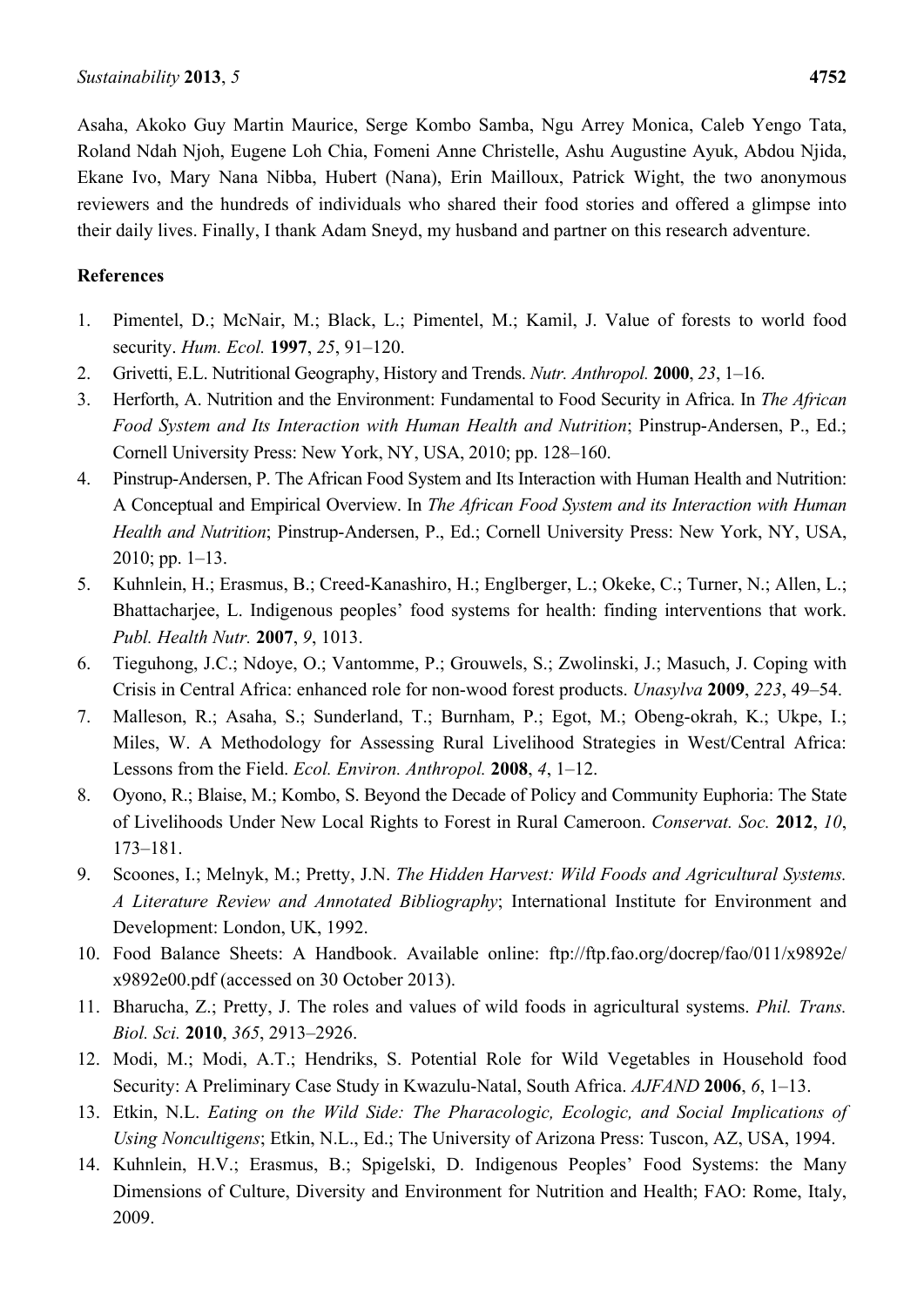- 15. Compton, J.; Wiggins, S.; Keats, S. *Impact of the Global Food Crisis on the Poor: What Is the Evidence?* UKAID: London, UK, 2010.
- 16. Institute of Development Studies. *Accounts of Crisis: Poor People's Experiences of the Food, Fuel and Financial Crises in Five Countries*; Hossain, N., Ebyen, R., Eds.; Institute of Development Studies: London, UK, 2009.
- 17. Corbett, J. Famine and Household Coping Strategies. *World Dev.* **1988**, *16*, 1099–1112.
- 18. Pilgrim, S.; Cullen, L.; Smith, D. Hidden Harvest or Hidden Revenue? Local resource use in a remote region of Southeast Sulawesi, Indonesia. *IJTK* **2007**, *6*, 150–159.
- 19. Gbetnkom, D. Forest Depletion and Food Security of Poor Rural Populations in Africa: Evidence from Cameroon. *J. Afr. Econ.* **2008**, *18*, 261–286.
- 20. Hadjichambis, A.C.; Paraskeva-Hadjichambi, D.; Della, A.; Elena Giusti, M.; de Pasquale, C.; Lenzarini, C.; Censorii, E.; Gonzales-Tejero, M.R.; Sanchez-Rojas, C.P.; Ramiro-Gutierrez, J.M.; *et al.* Wild and semi-domesticated food plant consumption in seven circum-Mediterranean areas. *Int. J. Food Sci. Nutr.* **2008**, *59*, 383–414.
- 21. Crush, J.S.; Frayne, G.B. Urban food insecurity and the new international food security agenda. *Dev. South. Af.* **2011**, *28*, 527–544.
- 22. Moseley, W.G.; Carney, J.; Becker, L. Neoliberal policy, rural livelihoods, and urban food security in West Africa: A comparative study of The Gambia, Cote d'Ivoire, and Mali. *Proc. Natl. Acad. Sci. USA* **2010**, *107*, 5774–5779.
- 23. Riley, L.; Legwegoh, A. Comparative urban food geographies in Blantyre and Gaborone. *Afr. Geogr. Rev.* **2013**, doi: 10.1080/19376812.2013.805148.
- 24. De Schutter, O. Report submitted by the Special Rapporteur on the right to food. Available online: http://www2.ohchr.org/english/issues/food/docs/A-HRC-16-49.pdf (accessed on 30 October 2013).
- 25. De Schutter, O. Report of the Special Rapporteur on the right to food: Mission to Cameroon. Available online: http://www.ohchr.org/Documents/HRBodies/HRCouncil/RegularSession/ Session22/A-HRC-22-50-Add2 en.pdf (accessed on 30 October 2013).
- 26. FAO. Rome Declaration on World Food Security; In Proceedings of World Food Summit; Rome, Italy; 13–17 November 1996; FAO: Rome, Italy.
- 27. Brundtland, H. *Our Common Future: Report of the World Commission on Environment and Development*; United Nations: New York, NY, USA, 1987.
- 28. No more chicken, please: How a strong grassroots movement in Cameroon is successfully resisting damaging chicken imports from Europe, which are ruining small farmers all over West Africa. Available online: http://aprodev.eu/files/Trade/071203 chicken e final.pdf (accessed on 30 October 2013).
- 29. Comprehensive Food Security and Vulnerability Analysis: Guidelines. Available online: http://home.wfp.org/stellent/groups/public/documents/manual\_guide\_proced/wfp203202.pdf (accessed on 4 November 2013).
- 30. Carolan, M.S. The Wild Side of Agro-food Studies: On Co-experimentation, Politics, Change, and Hope. *Sociol. Rural.* **2013**, *53*, 413–431.
- 31. Tsing, A.L. *Friction: An Ethnography of Global Connection*; Princeton University Press: Princeton, NJ, USA, 2005.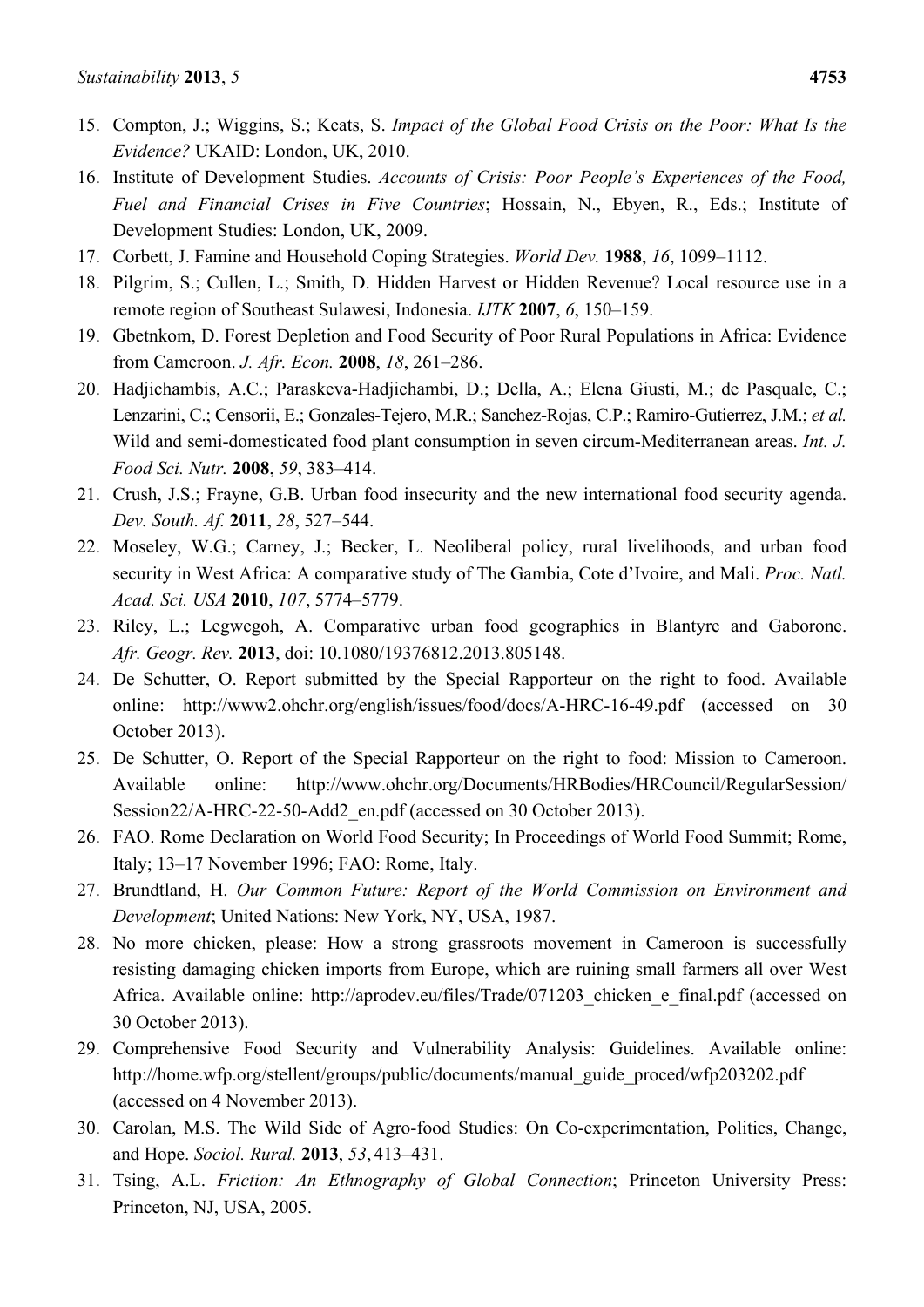- 32. Kliskey, A.D.; Kearsley, G.W. Mapping multiple perceptions of wilderness in southern New Zealand. *Appl. Geogr.* **1993**, *13*, 203–223.
- 33. Thoreau, H.D. *Walden, Or, Life in the Woods*; Dover Publications: Mineola, NY, USA, 1995.
- 34. Stankey, G.H.; Schreyer, R. Attitudes toward Wilderness and Factors Affecting Visitor Behavior: A State-of-Knowledge Review. In Proceedings of National Wilderness Research Conference: Issues, State-of-Knowledge, Future Directions, Fort Collins, CO, USA, 23–26 July 1985; Intermountain Research Station: Ogden, UT, USA, 1985; pp. 246–293.
- 35. Neumann, R.P. *Imposing Wilderness: Struggles Over Livelihood and Nature Preservation in Africa*; University of California Press: Berkley, CA, USA, 1998.
- 36. Ndenecho, E.N. *Ethnobotanic Resources of Tropical Mountane Forests: Indigenous Uses of Plants in the Cameroon Highland Ecoregion*; Langaa Research and Publishing Cameroon Initiative Group: Bamenda, Cameroon, 2011.
- 37. Voeks, R.A. Are women reservoirs of traditional plant knowledge? Gender, ethnobotany and globalization in northeast Brazil. *Singapore J. Trop. Geogr.* **2007**, *28*, 7–20.
- 38. Harris, D.R.; Hillman, G.C. *Foraging and Farming: The Evolution of Plant Exploitation*; Unwin Hymen: London, UK, 1989.
- 39. Logan, M.H.; Dixon, A.R. Agriculture and the Acquisition of Medicinal Plant Knowledge. In *Eating on the Wild Side: The Pharacologic, Ecologic, and Social Implications of Using Noncultigens*; Etkin, N., Ed.; The University of Arizona Press: Tuscon, AZ, USA, 1994; pp. 24–45.
- 40. Miller, N.F. The Origins of Plant Cultivation in the Near East. In *The Origins of Agriculture: An International Perspective*; Smithsonian Institution Press: Washington, DC, USA, 1992; pp. 39–58.
- 41. Cunningham, A.B. *Applied Ethnobotany: People, Wild Plant. Use and Conservation*; Earthscan: London, UK, 2001.
- 42. Vansina, J. *Paths in the Rainforests: Toward a History of Political Tradition in Equatorial Africa*; University of Wisconsin Press: Madison, WI, USA, 1990.
- 43. Posey, D.A.; Balick, M. *Human impacts on Amazonia: the role of Traditional Ecological Knowledge in Conservation and Development*; Columbia University Press: New York, NY, USA, 2006.
- 44. Posey, D.A. Indigenous management of tropical forest ecosystems: the case of the Kayapo indians of the Brazilian Amazon. *Agrofor. Systems* **1985**, *3*,139–158.
- 45. Johns, T.; Sthapit, B.R. Biocultural diversity in the sustainability of developing country food systems. *Food Nutr. Bull.* **2004**, *25*, 143–155.
- 46. Turner, N.J.; Łuczaj, Ł.J.; Migliorini, P.; Pieroni, A.; Dreon, A.L.; Sacchetti, L.E.; Paoletti, M.G. Edible and Tended Wild Plants, Traditional Ecological Knowledge and Agroecology. *Crit. Rev. Plant. Sci.* **2011**, *30*, 198–225.
- 47. Scott, J.C. *The Moral Economy of the Peasant: Rebellion and Subsistence in Southeast. Asia*; Yale University Press: New Haven, CT, USA, 1976.
- 48. Agrawal, A. Dismantling the Divide Between Indigenous and Scientific Knowledge. *Dev. Change* **1995**, *26*, 413–439.
- 49. IAASTD. *Agriculture at A Crossroads International Assessment of Agricultural Knowledge, Science and Technology for Development*; Island Press: Washington, DC, USA, 2009.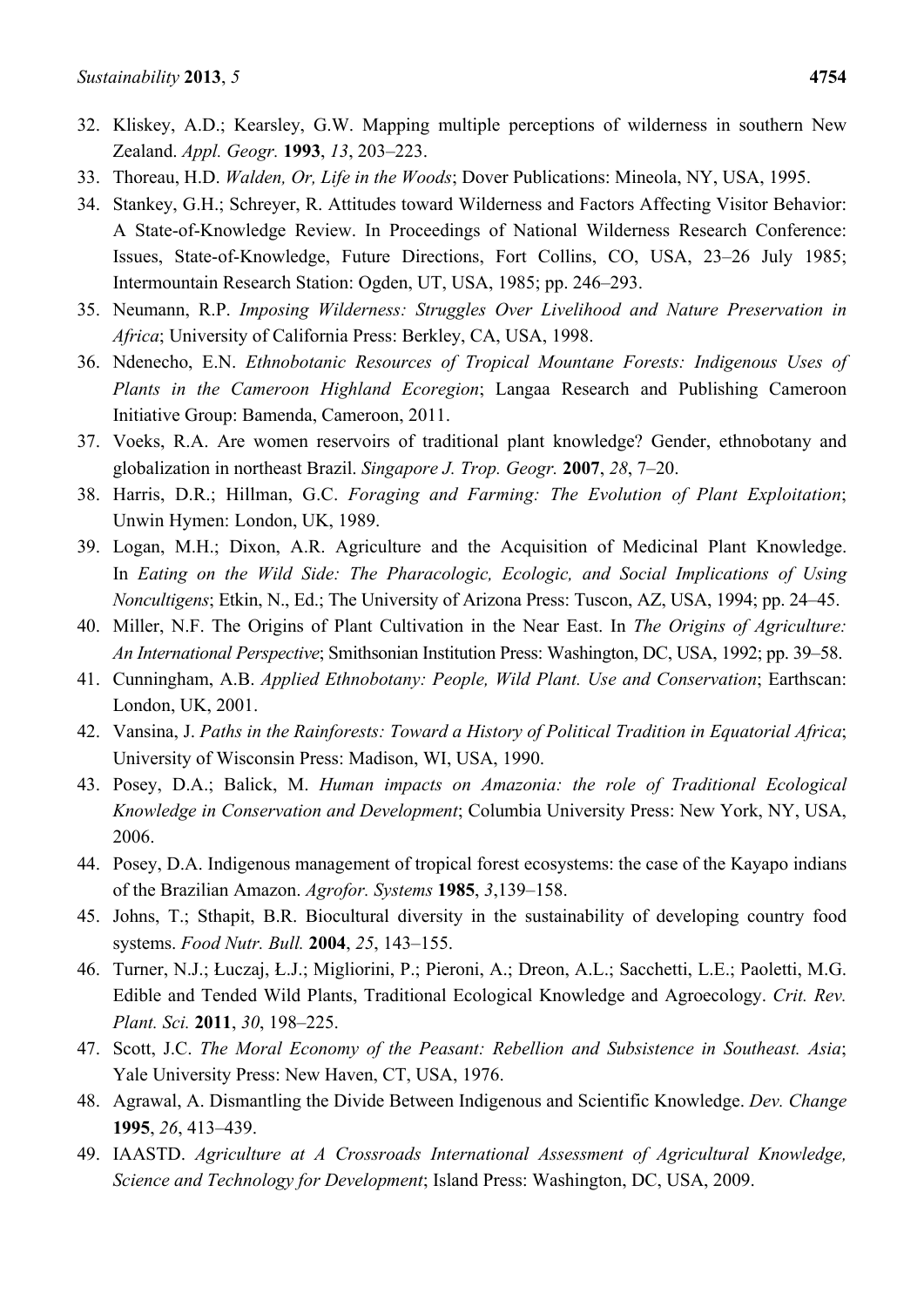- 50. Thrupp, L.A. Linking Agricultural Biodiversity and food security: The valuable role of agrobiodiversity for sustainable agriculture. *Int. Aff.* **2000**, *76*, 265–281.
- 51. Pieroni, A.; Nebel, S.; Santoro, R.F.; Heinrich, M. Food for two seasons: culinary uses of non-cultivated local vegetables and mushrooms in a south Italian village. *Int. J. Food Sci. Nutr.* **2005**, *56*, 245–272.
- 52. Frison, E.A.; Cherfas, J.; Hodgkin, T. Agricultural Biodiversity Is Essential for a Sustainable Improvement in Food and Nutrition Security. *Sustainability* **2011**, *3*, 238–253.
- 53. Doughty, J. Decreasing variety of plant foods used in developing countries. *Qualitas Plant.* **1979**, *29*, 163–177.
- 54. Turnbull, C.M. *The Forest People: A study of the Pygmies of the Congo*; Simon and Schuster: New York, NY, USA, 1962.
- 55. Sunderlin, W.D.; Angelsen, A.; Belcher, B.; Burgers, P.; Nasi, R.; Santoso, L.; Wunder, S. Livelihoods, forests, and conservation in developing countries: An Overview. *World Dev.* **2005**, *33*, 1383–1402.
- 56. Cerutti, P.O.; Tacconi, L. Forests, Illegality, and Livelihoods: The Case of Cameroon. *Soc. Nat. Resour.* **2008**, *21*, 845–853.
- 57. Aberoumand, A. Nutritional Evaluation of Edible Portulaca oleracia as Plant Food. *Food Anal. Method.* **2009**, *2*, 204–207.
- 58. Belcher, B.M. What isn't an NTFP ? *Int. Forest. Rev.* **2003**, *5*, 161.
- 59. Shackelton, S.; Shanley, P.; Ndoye, O. Invisible but Vaible: recognizing local markets for non-timber forest products. *Int. Forest. Rev.* **2007**, *9*, 697–712.
- 60. Tieguhong, J.C.; Ndoye, O. *The Impact of Timber Harvesting on the Availability of Non-Wood Forest Products in the Congo Basin*; Food and Agriculture Organization: Rome, Italy, 2007.
- 61. Ndoye, O.; Perez, M.R.; Eyebe, A. *The Markets of Non-timber Forest Products in the Humid Forest Zone of Cameroon*; Overseas Development Institute: London, UK, 1997; pp. 1–25.
- 62. Ingram, V.; Ndoye, O.; Iponga, D.M.; Tieguhong, J.C.; Nasi, R. Les produits forestiers non ligneux: contribution aux economies nationales et strategies pour une gestion durable. Available online: http://dare.uva.nl/document/358169 (accessed on 30 October 2013).
- 63. Perez, M.R.; Ndoye, O.; Eyebe, A.; Puntodewo, A. Spatial characteristics of non-timber forest product markets in the humid forest zone of Cameroon. *Int. Forest. Rev.* **2000**, *2*, 71–83.
- 64. Nkem, J.; Kalame, F.B.; Idinoba, M.; Somorin, O.A.; Ndoye, O.; Awono, A. Shaping forest safety nets with markets: Adaptation to climate change under changing roles of tropical forests in Congo Basin. *Environ. Sci. Pol.* **2010**, *13*, 498–508.
- 65. Awono, A.; Ndoye, O.; Preece, L. Empowering Women's Capacity for Improved Livelihoods in Non-Timber Forest Product Trade in Cameroon. *IJSF* **2010**, *3*, 151–163.
- 66. Perez, M.R.; Ndoye, O.; Eyebe, A.; Ngono, D.L.; Pérez, M.R. A Gender Analysis of Forest Product Markets in Cameroon. *Af. Today* **2002**, *49*, 97–126.
- 67. Brown, K.; Lapuyade, S. A Livelihood from the Forest: Gendered Visions of Social, Economic and Environmental change in Southern Cameroon. *J. Int. Dev.* **2001**, *13*, 1131–1149.
- 68. Hughes, J. *Just Famine Foods ? What Contributions Can Underutilized Plants Make to Food Security ?* ISHS: Arusha, Tanzania, 2009; pp. 39–48.
- 69. Van Huis, A.; van Itterbeeck, J.; Klunder, H.; Mertens, E.; Halloran, A.; Muir, G.; Vantomme, P. *Edible Insects: Future Prospects for Food and Feed Security*; FAO: Rome, Italy, 2013.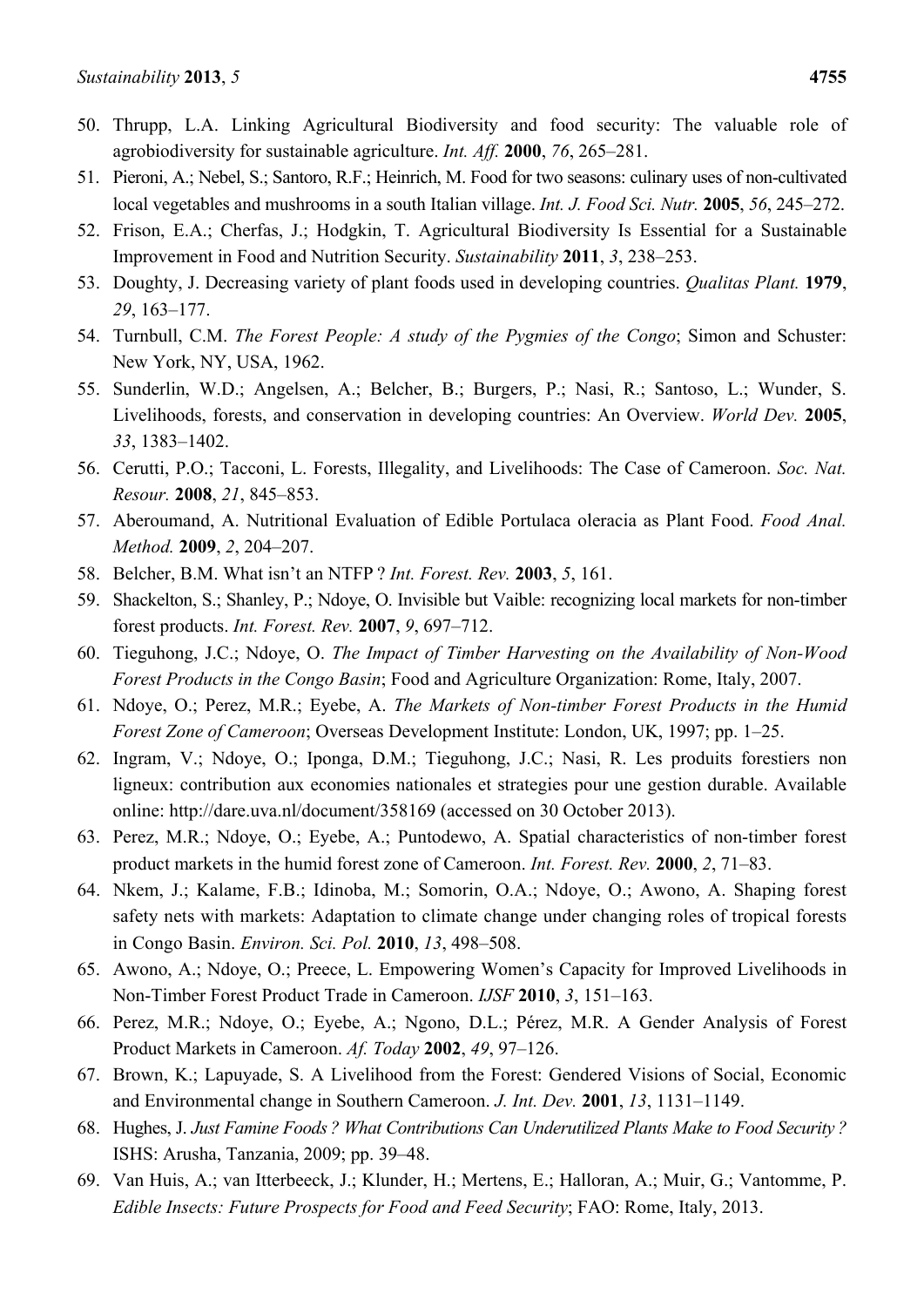- 70. Vinceti, B.; Ickowitz, A.; Powell, B.; Kehlenbeck, K.; Termote, C.; Cogill, B.; Hunter, D. The Contribution of Forests to Sustainable Diets: Background paper for the International Conference on Forests for Food Security and Nutrition. Available online: http://www.fao.org/forestry/37132- 051da8e87e54f379de4d7411aa3a3c32a.pdf (accessed on 30 October 2013).
- 71. Smith, I.F.; Longvah, T. Mainstreaming the Use of Nutrient-Rich Underutilized Plant Food Resources in Diets Can Positively Impact Family Food and Nutrition Security–Data from Northeast India and West Africa. In Proceedings of International Symposium on Underutilized Plants for Food Security, Nutrition, Income and Sustainable Development; Jaenicke, H., Ganry, J., Hoeschle-Zeledon, I., Kahane, R., Eds.; ISHS: Arusha, Tanzania, 2009; pp. 375–384.
- 72. Jones, M.P.; Sanyang, A. Underutilized Plants for Well-Being and Sustainable Development. In Proceedings of International Symposium on Underutilized Plants for Food Security, Nutrition, Income and Sustainable Development, March 3–6, 2008, Arusha, Tanzania; Jaenicke, H., Ganry, J.H.Z., Kahane, R., Eds.; ISHS: Arusha, Tanzania, 2009.
- 73. Tadele, Z. African Technology Development Forum Journal Special Issue: African Orphan Crops: Their Significance and Prospects for Improvement. *Af. Technol. Dev. J.* **2009**, *6*, 1–82.
- 74. Afari-Sefa, V.; Tenkouano, A.; Ojiewo, C.O.; Keatinge, J.D.H.; Hughes, J.A. Vegetable breeding in Africa: constraints, complexity and contributions toward achieving food and nutritional security. *Food Secur.* **2011**, *4*, 115–127.
- 75. Burchi, F.; Fanzo, J.; Frison, E. The Role of Food and Nutrition System Approaches in Tackling Hidden Hunger. *Int. J. Environ. Res. Publ. Health.* **2011**, *8*, 358–373.
- 76. Grivetti, E.L.; Ogle, B.M. Value of traditional foods in meeting macro- and micronutrient needs: The wild plant connection. *Nutr. Res. Rev.* **2000**, *13*, 31–46.
- 77. Johns, T. Plant Biodiversity and Malnutrition: Simple Solutions to Complex Problems. *AJFAND* **2003**, *3*, 45–52.
- 78. Cameroon: Comprehensive Food Security and Vulnerability Analysis. Available online: http://reliefweb.int/sites/reliefweb.int/files/resources/wfp250166.pdf (accessed on 4 November 2013).
- 79. Roger, D.D.; Justin, E.J.; Francois-xavier, E. Nutritional properties of "Bush Meals" from North Cameroon's Biodiversity. *Adv. Appl. Sci. Res.* **2012**, *3*, 1482–1493.
- 80. Maxwell, D. The Political Economy of Urban Food Security in Sub-Saharan Africa. *World Dev.*  **1999**, *27*, 1939–1953.
- 81. Cohen, M.J.; Garrett, J.L. The food price crisis and urban food (in)security. *Environ. Urban.*  **2010**, *22*, 467–482.
- 82. *The State of Food Insecurity in the World*; Food and Agriculture Organization of the United Nations: Rome, Italy, 2012.
- 83. *United Nations World Urbanization Prospects: Cameroon*; United Nations Department of Economic and Social Affairs: New York, NY, USA, 2011.
- 84. IMF. *Cameroon: Poverty Reduction Strategy Paper IMF Country*; Report No. 10/257; International Monetary Fund: Washington, DC, USA, 2010.
- 85. Toye, J. Development with dearer food: Can the invisible hand guide us? *J. Int. Dev.* **2009**, *21*, 757–764.
- 86. Appel, H.C. Walls and white elephants: Oil extraction, responsibility, and infrastructural violence in Equatorial Guinea. *Ethnography* **2012**, *13*, 439–465.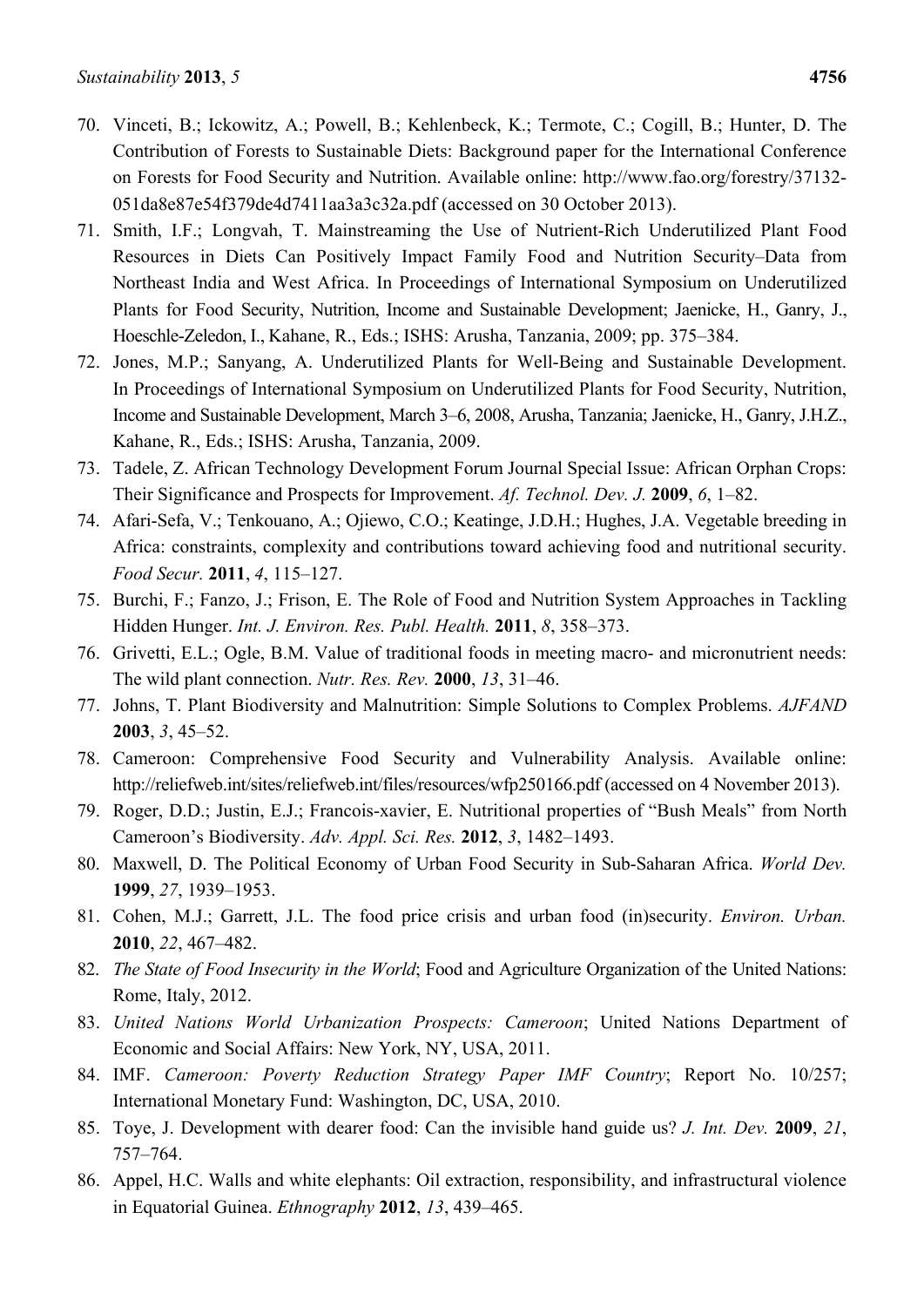- 87. Mason, N.M.; Jayne, T.S.; Chapoto, A.; Donovan, C. Putting the 2007/2008 global food crisis in longer-term perspective: Trends in staple food affordability in urban Zambia and Kenya. *Food Pol.* **2011**, *36*, 350–367.
- 88. Timmer, C.P. Reflections on food crises past. *Food Pol.* **2010**, *35*, 1–11.
- 89. Sneyd, L.Q.; Legwegoh, A.; Fraser, E.D.G. Food riots: Media perspectives on the causes of food protest in Africa. *Food Secur.* **2013**, *5*, 485–497.
- 90. Amin, J.A. Understanding the Protest of February 2008 in Cameroon. *Af. Today* **2012**, *58*, 20–43.
- 91. Cooksey, B. Marketing Reform? The Rise and Fall of Agricultural Liberalisation in Tanzania. *Dev. Pol. Rev.* **2011**, *29*, S57–S81.
- 92. Swan, S.H.; Hadley, S.; Cichon, B. Crisis Behind Closed Doors: Global Food Crisis and Local Hunger. *J. Agrarian Change* **2010**, *10*, 107–118.
- 93. Dimova, R.; Gbakou, M. The Global Food Crisis: Disaster, Opportunity or Non-event? Household Level Evidence from Côte d'Ivoire. *World Dev.* **2013**, *46*, 185–196.
- 94. Popkin, B.M. The Nutrition Transition and its Health Implications in Lower-Income Countries. *Publ. Health Nutr.* **1998**, *5*, 205–214.
- 95. Popkin, B.M.; Gordon-Larsen, P. The nutrition transition: worldwide obesity dynamics and their determinants. *Int. J. Obes.* **2004**, *28*, S2–S9.
- 96. Blouin, C.; Hawkes, C.; Henson, S.; Drager, N.; Dube, L. *Trade, Food, Diet. and Health: Perspectives and Policy Options*; Wiley-Blackwell: Oxford, UK, 2010.
- 97. Lang, T. Crisis? What Crisis? The Normality of the Current Food Crisis. *J. Agrarian Change* **2010**, *10*, 87–97.
- 98. Mennen, L.I.; Mbanya, J.C.C.; Cade, J.; Balkau, B.; Sharma, S.; Chungong, S.; Cruickshank, J.K. The habitual diet in rural and urban Cameroon. *Eur. J. Clin. Nutr.* **2000**, *54*, 150–154.
- 99. Sharma, S.; Mbanya, J.C.; Cruickshank, K.; Cade, J.; Tanya, A.K.N.; Cao, X.; Hurbos, M.; Wong, M.R.K.M. Nutritional composition of commonly consumed composite dishes from the Central Province of Cameroon. *Int. J. Food Sci. Nutr.* **2007**, *58*, 475–485.
- 100. Satia, J.A. Dietary acculturation and the nutrition transition: an overview. *Appl. Physiol. Nutr. Metabol.* **2010**, *35*, 219–223.
- 101. United Nations Environment Programme. *Republic of Cameroon: Biodiversity Status Strategy and Action Plan*; Convention on Biological Diversity: Yaounde, Cameroon, 1999.
- 102. The Forests of the Congo Basin: State of the Forest 2006. Available online: http://carpe.umd.edu/ Documents/2006/THE\_FORESTS\_OF\_THE\_CONGO\_BASIN\_State\_of\_the\_Forest\_2006.pdf (accessed on 30 October 2013).
- 103. Guyer, J.I. The Food Economy and French Colonial Rule in Central Cameroun. *J. Afr. Hist.*  **1978**, *19*, 577–597.
- 104. Ngoumou, T. Urban Food Provisioning in Cameroon: Regional Banana Plantain Network Linking Yaounde and the Villages of Koumou and Oban. In *Economic Action in Theory and Practice: Anthropological Investigations*; Wood, D.C., Ed.; Emerald: Bingley, UK, 2010; pp. 187–207.
- 105. Analyse Globale de la Sécurité Alimentaire et de la Vulnérabilité au Cameroun 2011. Available online: http://documents.wfp.org/stellent/groups/public/documents/ena/wfp250164.pdf (accessed on 4 November 2013), in French.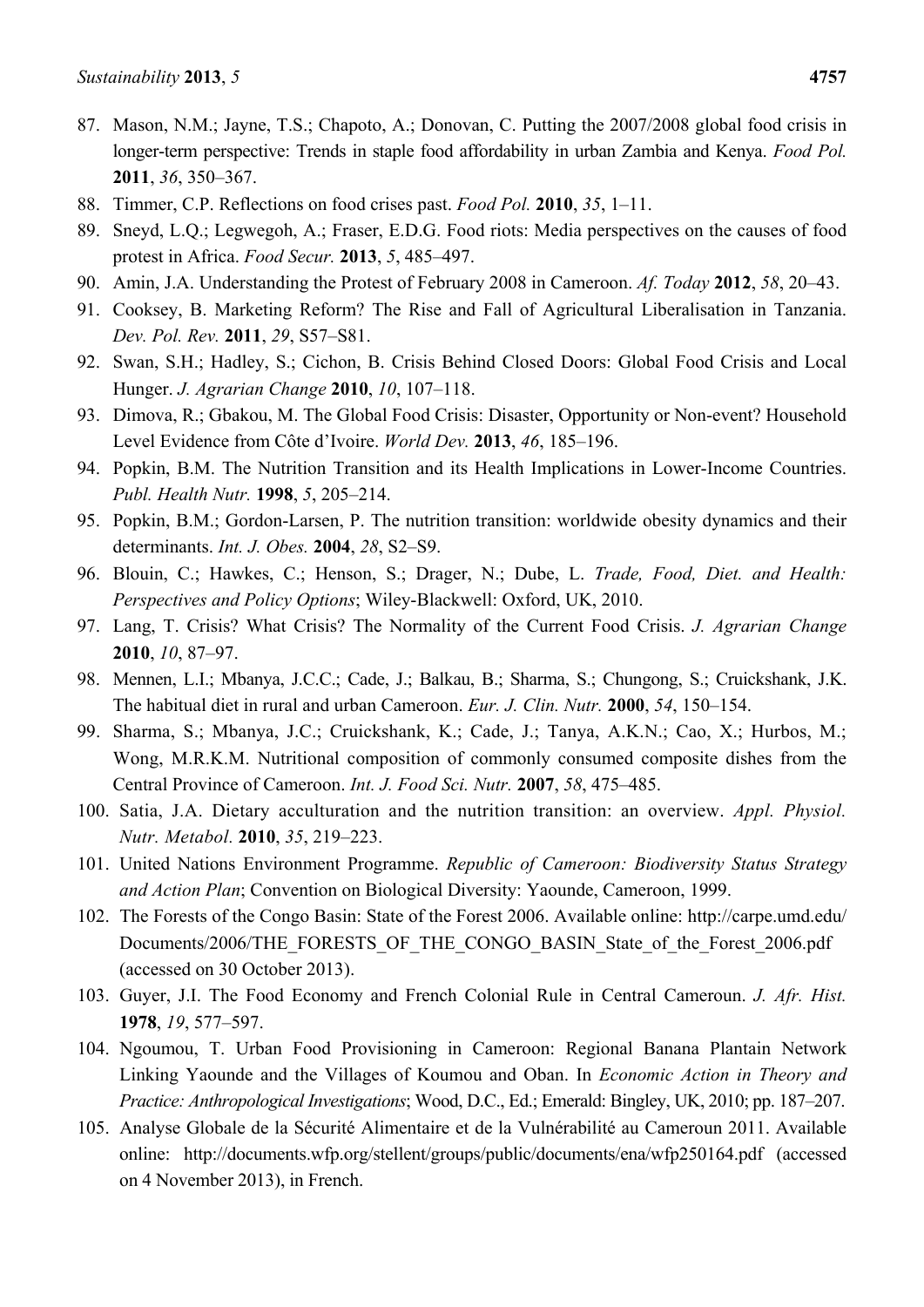- 106. Dogan, Y. Traditionally used wild edible greens in the Aegean Region of Turkey. *Acta Soc. Bot. Pol.* **2012**, *81*, 329.
- 107. Somnasanc, P.; Kaell, K.; Moreno-black, G. Knowing, Gathering and Eating: knowledge and attitudes about wild food in an Isan village in Northeastern Thailand. *J. Ethnobiol.* **2000**, *20*, 197–216.
- 108. Ogle, B.M.; Grivetti, E.L. Legacy of the cameleon edible wild plants of the Kingdom of Swaziland, South Africa. A Cultural, ecological and nutritional study. Part I. Introduction, objectives, methods, culture, landscape and diet. *Ecol. Food Nutr.* **1985**, *16*, 193–208.
- 109. Edwards, S.; Nebel, S.; Heinrich, M. Questionnaire surveys: methodological and epistemological problems for field-based ethnopharmacologists. *J. Ethnopharmacol.* **2005**, *100*, 30–36.
- 110. Miller, J.; Deutsch, J. *Food Studies: An Introduction to Research Methods*; Berg: Oxford, UK, 2009.
- 111. Legwegoh, A.F.; Hovorka, A.J. Assessing food insecurity in Botswana: the case of Gaborone. *Dev. Pract.* **2013**, *23*, 346–358.
- 112. Robben, A.C.G.M.; Sluka, J.A. *Ethnographic Fieldwork: An Anthropological Reader*; Blackwell Publishing: Oxford, UK, 2007.
- 113. Scheyvens, R.; Storey, D. *Development Fieldwork: A Practical Guide*; Sage: London, UK, 2008.
- 114. Baxter, J.; Eyles, J. Evaluating Qualitative Research in Social Geography: Establishing "Rigour" in Interview Analysis. *Trans. Inst. Br. Geogr.* **1997**, *22*, 505–525.
- 115. Clark, G. *Onions are my Husband: Survival and Accumulation by West African Market Women*; University of Chicago Press: Chicago, IL, USA, 1994.
- 116. Flynn, K.C. *Food, Culture and Survival in an African City*; Palgrave MacMillan: Basingstoke, UK, 2005.
- 117. Sultana, F. Reflexivity, Positionality and Participatory Ethics: Negotiating Fieldwork Dilemmas in International Research. Available online: http://www.acme-journal.org/vol6/FS.pdf (accessed on 30 October 2013).
- 118. Hayes-Conroy, A. Feeling Slow Food: Visceral fieldwork and empathetic research relations in the alternative food movement. *Geoforum* **2010**, *41*, 734–742.
- 119. Verpoorten, M.; Arora, A.; Stoop, N.; Swinnen, J. Self-reported food insecurity in Africa during the food price crisis. *Food Pol.* **2013**, *39*, 51–63.
- 120. Maxwell, D.; Caldwell, R. The Coping Strategies Index: Fields Methods Manual. Available online: http://home.wfp.org/stellent/groups/public/documents/manual\_guide\_proced/wfp211058.pdf (accessed on 4 November 2013).
- 121. Koppert, G.J.A.; Dounias, E.; Froment, A.; Pasquet, P. Food Consumption in three forest populations of the Southern coastal area of Cameroon: Yassa, Mvae, Bakola. In *Tropical Forests, People and Food: Biocultural interactions and applications to development*; Hladik, C.M., Hladik, A., Linares, O.F., Pagezy, H., Semple, A., Hadley, S., Eds.; The Parthenon Publishing Group: Paris, France, 1993; pp. 295–310.
- 122. Yengoh, G.; Tchuinte, A.; Armah, F.; Odoi, J. Impact of prolonged rainy seasons on food crop production in Cameroon. *Mitig. Adap. Strateg. Glob. Chang.* **2010**, *15*, 825–841.
- 123. McCann, J. *Stirring the Pot: A History of African Cuisine*; Ohio University Press: Athens, Greece, 2009.